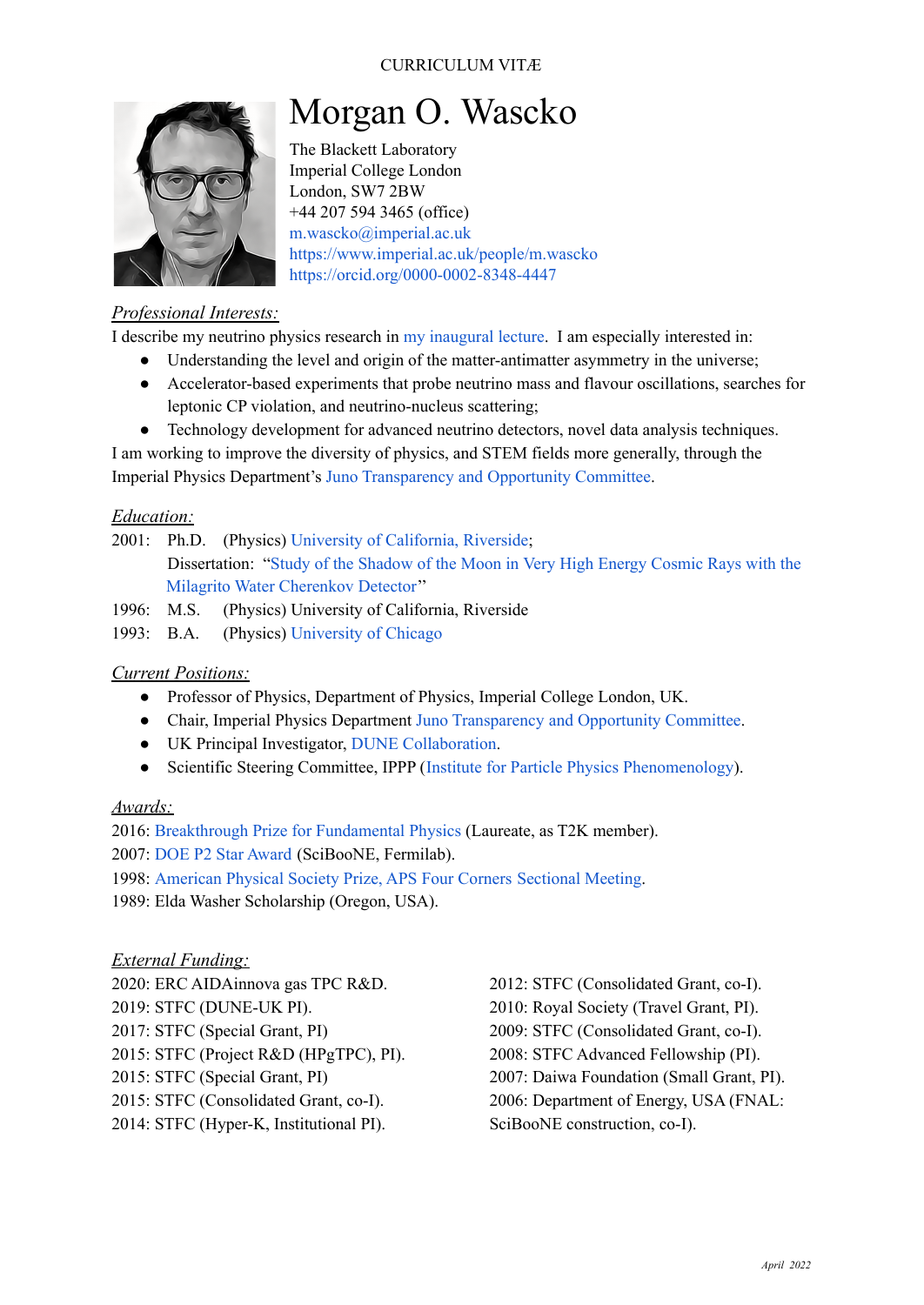# *Employment History:*

2019–present: Professor of Physics, Imperial College London, UK. 2016–2019: Reader in High Energy Physics, Imperial College London, UK. 2016: Long Term Invited Fellow, High Energy Accelerator Research Lab (KEK), Japan. 2014–2016: Senior Lecturer in High Energy Physics, Imperial College London, UK. 2011–2014: Lecturer in Physics, Imperial College London, UK. 2008–2013: STFC Advanced Fellow, Imperial College London, UK. 2006–2008: Fixed Term Research Lecturer, Imperial College London, UK. 2001–2006: Postdoctoral Research Associate, Louisiana State University, USA. 1996–2001: Graduate research assistant, University of California, Riverside, USA. 1990–1993: Undergraduate research technician, University of Chicago, USA.

# *Research interests:*

# *Neutrino Oscillation Physics*

- Measurements of  $v_{\mu} \rightarrow v_{e}$  and  $v_{\mu} \rightarrow v_{e}$  neutrino oscillation and search for CP violation with T2K and DUNE. World-leading  $v_{\mu}$  and  $\bar{v}_{\mu}$  disappearance searches in ~1 eV<sup>2</sup> region (sterile neutrino searches) with SciBooNE and MiniBooNE.
- Global oscillation analysis techniques; effects of neutrino-nucleus interactions on neutrino oscillation measurements, optimisation of neutrino detection technology for neutrino oscillation measurements.

# *Neutrino Detector R&D, Design, Construction, Calibration*

- Development of new high-pressure gas time-projection-chamber (HPgTPC) technology for near detector and neutrino interactions measurements, with application to DUNE and (possibly) Hyper-Kamiokande (HK).
- Cosmic muon calibration system for HK's Intermediate Water Cherenkov Detector (IWCD).
- Data acquisition development for DUNE.

# *Neutrino-Nucleus Interaction Physics*

- Measurements of v and  $\overline{v}$  interaction cross sections on various target nuclei with T2K, MINERvA, DUNE, SciBooNE, MiniBooNE.
- Development of novel data analysis techniques, especially model-independent measurements.

# *Search for Antimatter in Cosmic Rays Using the Shadow of the Moon*

● Analysis of the moon and sun shadows in cosmic rays with Milagro. First model-independent energy calibration of air showers using the geomagnetic field as a spectrometer. Search for antimatter in TeV cosmic rays.

# *Leadership positions held*

- *DUNE:* **PI of DUNE-UK Collaboration** [2021–present]; Code of Conduct Committee [2019–present].
- *T2K:* Executive Committee [2019–2021];
	- **International Co-Spokesperson of T2K Collaboration [2015–2019];** Neutrino Interactions Working Group (NIWG) Convener [2009–2014]; Near Detector Convener (ND280 G4) [2010–2014]; Publication Board Chair [2012–2014].
- *SciBooNE*: **Founder and Co-Spokesperson of SciBooNE Collaboratio**n [2005–2014].
- *MiniBooNE:* Convener of Detector Calibration Working Group; Deputy Detector and Operations Coordinator.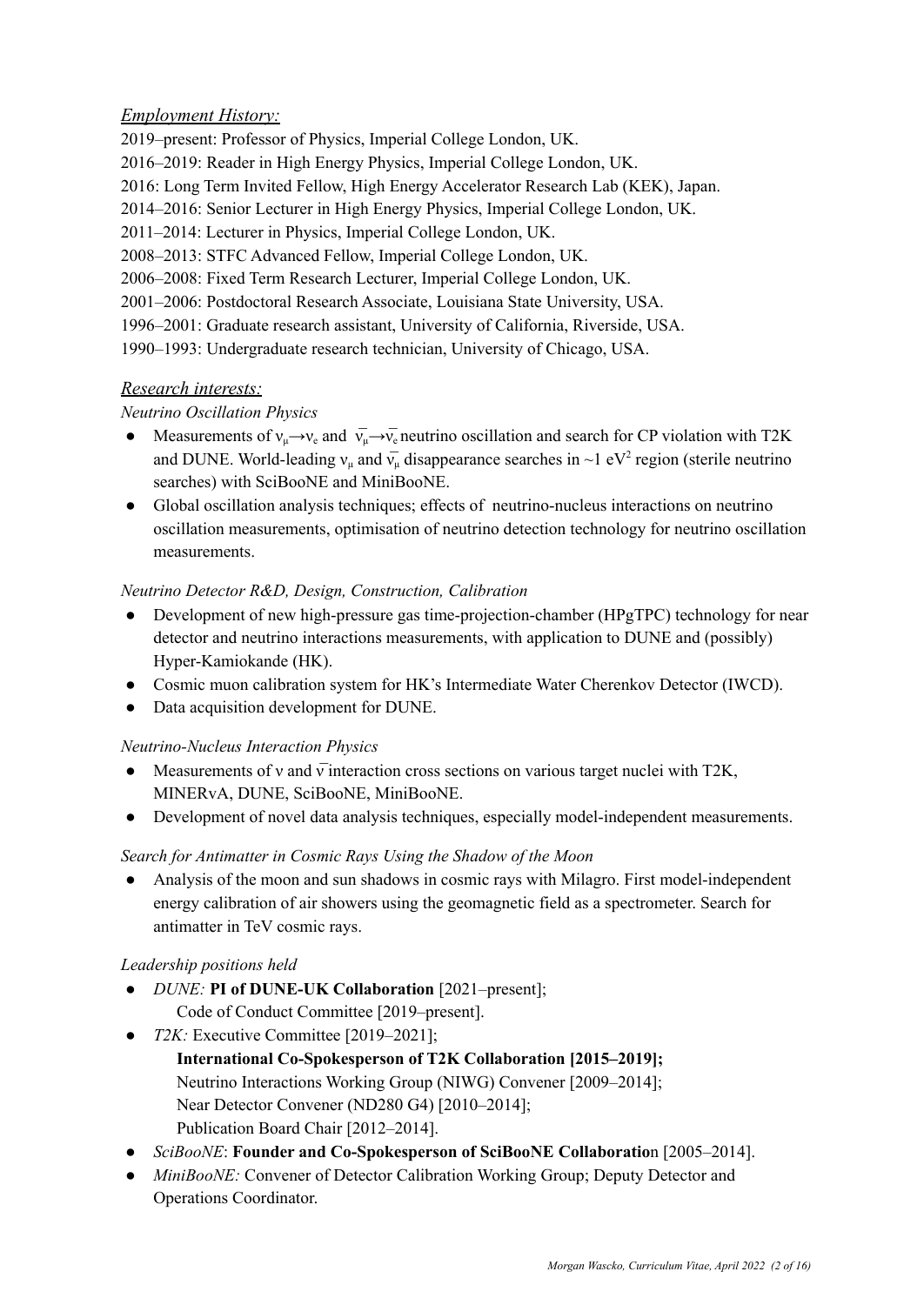## *Scientific Collaboration Memberships:*

2018–present: [DUNE](http://www.dunescience.org) (USA) [DUNE-UK PI, Code of Conduct Committee Chair]

2006–present: [T2K](http://t2k-experiment.org) (J-PARC, Japan) [International Co-Spokesperson, NIWG Convener]

2020–present: [MINERvA](https://minerva.fnal.gov) (USA)

2013–present: [Hyper-Kamiokande](http://www.hyper-k.org) (Japan)

- 2015–2021: HPgTPC (UK) [PI of UK Collaboration]
- 2005–2015: [SciBooNE](https://www-sciboone.fnal.gov) (FNAL, USA) [Co-Spokesperson]

2003–2005 [FINeSSE](https://www-finesse.fnal.gov) (FNAL, USA)

2001–2012: [MiniBooNE](https://www-boone.fnal.gov) (FNAL, USA) [Detector Calibration Convenor]

1996–2003: [Milagro](http://scipp.ucsc.edu/milagro/papers/) (LANL, USA)

# *Experiment/Collaboration Proposals:*

- 1. C. Andreopoulos, *et al.* [DUNE-UK] DUNE-UK Construction Grant, submitted to STFC PPRP Jan 2019 (APPROVED).
- 2. J. Monroe, *et al.*, [CERN NP03] "Proposal to Measure Hadron [Scattering](http://cds.cern.ch/record/2284748?ln=en) with a Gaseous High Pressure TPC for Neutrino Oscillation [Measurements](http://cds.cern.ch/record/2284748?ln=en)", Sep 2017 (APPROVED).
- 3. K. Abe *et al*., [T2K Collaboration], "Proposal for an [Extended](http://inspirehep.net/record/1486612?ln=en) Run of T2K to 20×1021 POT," submitted to J-PARC PAC, June, 2016. (APPROVED).
- 4. P. Beltrame *et al.*, [UK Hyper-K Collaboration], "UK Strategy for Long Baseline Neutrino Oscillation Experiments," submitted to STFC PPRP, May 2014. (APPROVED)
- 5. A. Grant, *et al*., [T2KUK Collaboration], "UK Contributions to the T2K Experiment: Case for Support", submitted to PPARC PPRP Jan, 2006. (APPROVED).
- 6. SciBooNE Collaboration, "Bringing the SciBar Detector to the Booster Neutrino Beam", submitted to FNAL PAC Nov 2005, [arXiv:hep-ex/0601022v1.](http://arxiv.org/abs/hep-ex/0601022v1) (APPROVED).
- 7. MiniBooNE Collaboration, "Addendum to the MiniBooNE Run Plan: MiniBooNE Physics in 2006", submitted to FNAL PAC, Oct 2004, [http://www-boone.fnal.gov/publicpages/loi.ps.gz.](http://www-boone.fnal.gov/publicpages/loi.ps.gz) (APPROVED).
- 8. FINeSSE collaboration, "A proposal for a Near Detector in the Booster Neutrino Beamline: FINeSSE", hep-ex/0402007.

*External Committees:*

- 2019–present: IPPP Steering [Committee.](https://www.ippp.dur.ac.uk/steering-committee)
- 2019–2020: AIDAinnova Committee (ERC).
- 2018–2019: STFC Particle [Astrophysics](https://stfc.ukri.org/about-us/our-purpose-and-priorities/planning-and-strategy/programme-evaluation/balance-of-programme-exercise-ppan/) Priority Evaluation Panel.
- 2014–2017: STFC Particle Physics [Advisory](https://stfc.ukri.org/about-us/how-we-are-governed/advisory-boards/particle-physics-advisory-panel/) Panel (PPAP)[.](http://www.stfc.ac.uk/2415.aspx)
- 2013–2017: ICFA [Neutrino](https://icfa.fnal.gov/panels/neutrino_panel/) Panel.
- International Advisory Committee, 30th International Conference on Neutrino Physics and Astrophysics [\(Neutrino](https://www.neutrino2022.org) 2022).
- International Advisory Committee, 29th International Conference on Neutrino Physics and Astrophysics [\(Neutrino](https://conferences.fnal.gov/nu2020/) 2020).
- Local Organising Committee, 27th International Conference on Neutrino Physics and Astrophysics [\(Neutrino](http://neutrino2016.iopconfs.org/home) 2016)
- Scientific Program Committee, 10th International Workshop on Neutrino-Nucleus Interactions in the Few GeV Region ([NuInt15](http://indico.ipmu.jp/indico/conferenceDisplay.py?confId=46)).
- Chair, 9th International Workshop on Neutrino-Nucleus Interactions in the Few GeV Region [\(NuInt14\)](http://nuint14.iopconfs.org/).
- Scientific Program Committee, 8th International Workshop on Neutrino-Nucleus Interactions in the Few GeV Regions ([NuInt12\)](https://indico.fnal.gov/conferenceDisplay.py?ovw=True&confId=5361).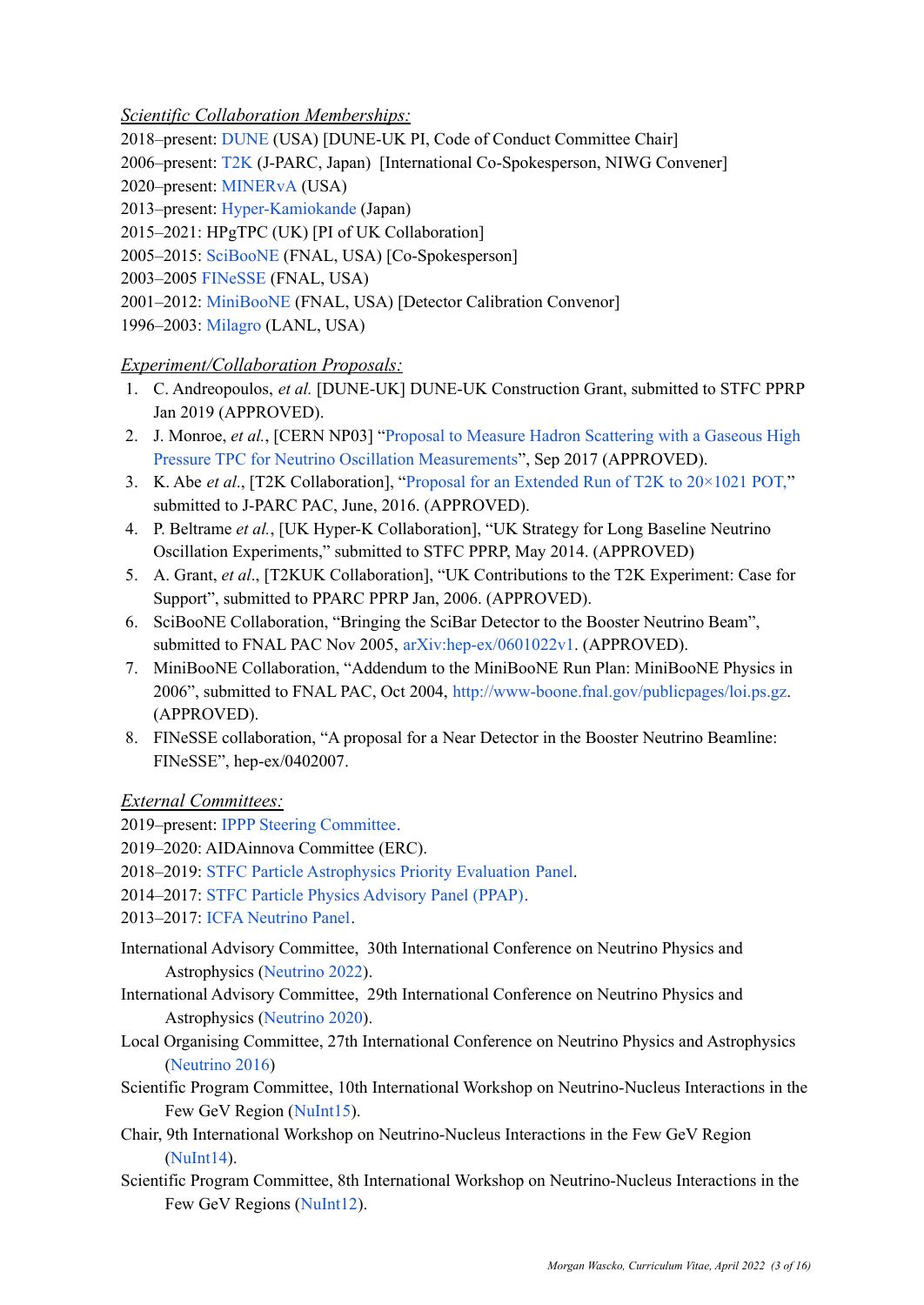- Scientific Program Committee, 7th International Workshop on Neutrino-Nucleus Interactions in the Few GeV Region ([NuInt11](http://nuint11.in/)).
- Scientific Program Committee, 6th International Workshop on Neutrino-Nucleus Interactions in the Few GeV Region ([NuInt09](http://nuint09.ifae.es/)).
- Scientific Program Committee, 5th International Workshop on Neutrino-Nucleus Interactions in the Few GeV Region ( [NuInt07](http://conferences.fnal.gov/nuint07/)).

#### *External Teaching:*

2014: Lecturer, [International](https://indico.cern.ch/event/300715/) Neutrino Summer School, St Andrews, Scotland.

2011–2013: Tutor, STFC HEP [Summer](https://stfc.ukri.org/research/particle-physics-and-particle-astrophysics/hep-summer-school/) School, Somerville College, Oxford and University of Warwick.

- 2011: Lecturer, [International](http://dpnc.unige.ch/NeutrinoSummerSchool2011/) Neutrino Summer School, CERN.
- 2009: Lecturer, "[Man-made](http://physics.bu.edu/NEPPSR/TALKS-2009/Wascko_Neutrinos.pdf) Neutrinos," [NEPPSR](http://physics.bu.edu/NEPPSR/) 2009, Cape Cod, MA, USA.

2009: Lecturer, 45th Karpacz Winter School in [Theoretical](http://wng.ift.uni.wroc.pl/karp45/) Physics.

2001–2004: Organised and lectured in MiniBooNE summer student lecture series at Fermilab.

#### *Internal Teaching (at Imperial College):*

- 2021–22: Y3 Nuclear and Particle Physics, Lecturer; PhD course on neutrino physics, Lecturer.
- 2020–21: Y1 Tutorials, instructor; PhD course on neutrino physics, Lecturer.
- 2019–20: Y3 Lab, Head of Experiment for Wind Turbulence and Solar Radiation; Y1 Tutorials, instructor; Y4 Research Interfaces, "Champion"; PhD course on neutrino physics, Lecturer.
- 2018–19: Y2 Tutorials, instructor; PhD course on neutrino physics Lecturer.
- 2017–18: Y3 Tutorials, instructor, Y1 Tutorials, instructor; PhD course on neutrino physics Lecturer.
- 2016–17: Y2 Tutorials, instructor, Y3 Lab, Head of Experiment for Hall Effect/Photoelectric Effect.
- 2015–16: Y2 Lab Head of Experiment for Waves and Propagation; Y3 Tutorials, instructor; PhD course on neutrino physics, Lecturer.
- 2014–15: Y4 Advanced Particle Physics, Lecturer; Y2 Lab, Head of Experiment for Waves and Propagation; PhD course on neutrino physics Lecturer.
- 2013–14: Y4 Advanced Particle Physics, Lecturer; Y2 Lab, Head of Experiment for Interferometry and Holography; PhD course on neutrino physics Lecturer.
- 2012–13: Y4 Advanced Particle Physics, Lecturer; Y2 Lab, Head of Experiment for Interferometry and Holography; PhD course on neutrino physics Lecturer.
- 2011–12: Y2 Lab, Head of Experiment for Interferometry and Holography; PhD course on neutrino physics Lecturer.
- 2007–11: PhD course on neutrino physics Lecturer.

#### *External Service:*

Editorial Board Member of MDPI [instruments](http://www.mdpi.com/journal/instruments), an open access journal of scientific instrumentation. Ad-hoc referee for European Journal of Physics C, Nuclear Instrumentation and Methods A, Modern

Physics Letters A, Nature, Physical Review Letters, Physical Review C, Physical Review D, Physics Letters B, and Nature Communications.

Grant application reviewer for the Ministry of Science, Education, and Sports (Croatia), National Science Centre (Poland), ETHZ and SNSF (Switzerland), Science and Technology Facilities Council (UK), Department of Energy (USA).

2021: PhD viva external examiner for Dr Alexander Booth, University of Sussex.

- 2021: PhD viva external examiner for Dr Joshua Tingey, University College London.
- 2018: PhD viva external examiner for Dr Pratiksha Paudyal, University of Liverpool.
- 2017: PhD viva external examiner for Dr Enrico Scantamburlo, Geneva University.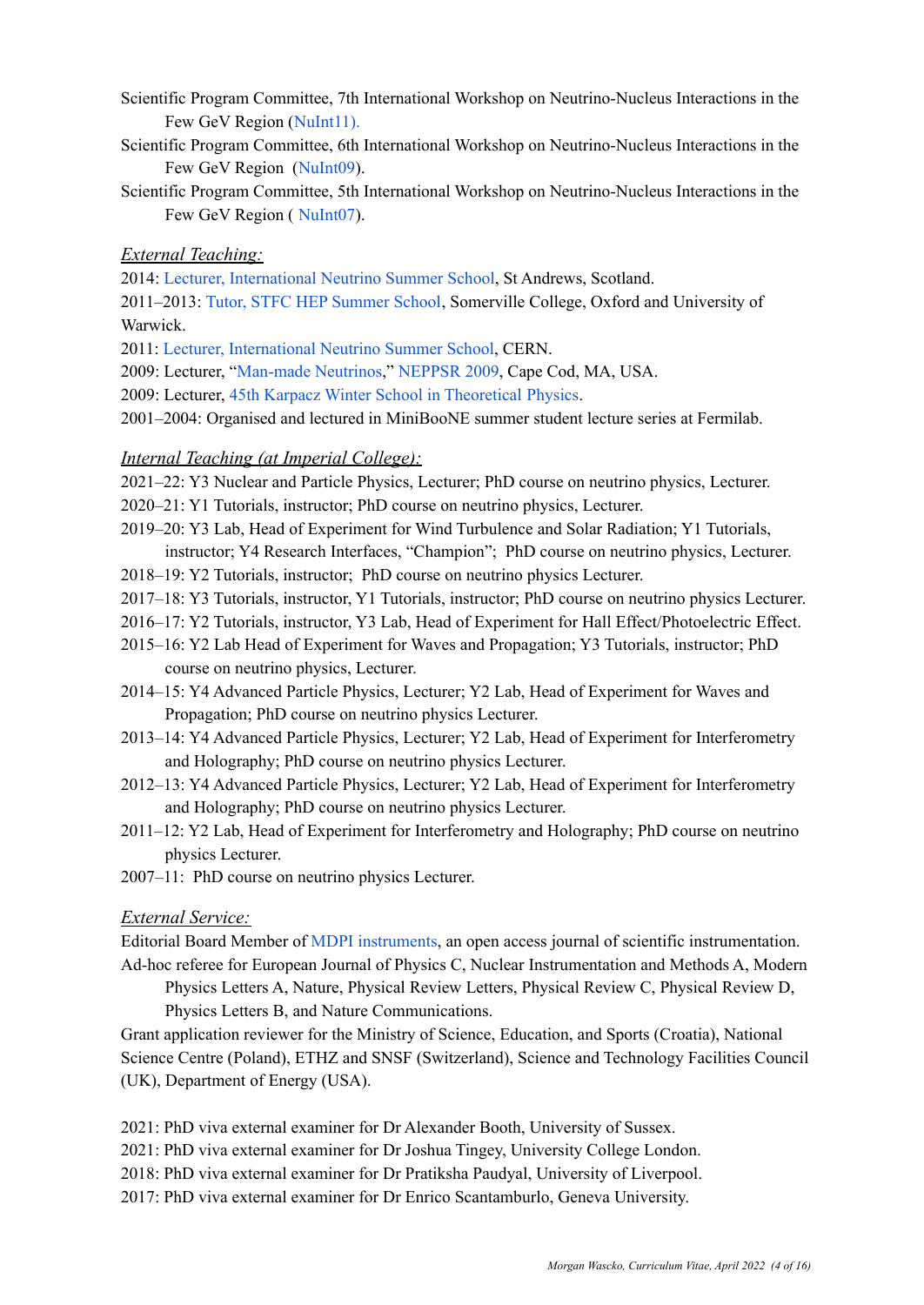- 2012: PhD viva external examiner for Dr Eike Frank, Bern University.
- 2011: PhD viva external examiner for Dr Jessica Mitchell, Cambridge University.
- 2011: PhD viva external examiner for Dr Chris Backhouse, Oxford University.
- 2010: PhD tribunal for Dr Jose Alcaraz, IFAE (Barcelona).
- 2010: PhD viva committee for Dr Antony Carver, University of Warwick.

#### *Internal Service:*

- 2019–present: Chair of Physics Department's Juno Opportunity and [Transparency](https://www.imperial.ac.uk/physics/about/juno/) Committee.
- 2018–2019: member of Physics Department's Juno Opportunity and Transparency Committee.
- 2015: Physics Department undergraduate admissions interviews (UCAS).
- 2012–2016: Organiser of HEP postgraduate lecture course.
- 2012–2016: HEP Group on-site First Aider.
- 2008–9: Imperial College Physics Department Exams Committee.
- 2007–10: Imperial College HEP [Seminar](http://www.hep.ph.ic.ac.uk/seminars.html) Organiser.
- 2022: PhD viva internal examiner for Dr Mohammad Hassanshahi, Imperial College London.
- 2021: PhD viva internal examiner for Dr Daniel Moise, Imperial College London.
- 2020: PhD viva internal examiner for Dr Albert Dow, Imperial College London.
- 2019: PhD viva internal examiner for Dr Oliver Lantwin, Imperial College London.
- 2018: PhD viva internal examiner for Dr Christian Laner, Imperial College London.
- 2017: PhD viva internal examiner for Dr Adam Elwood, Imperial College London.
- 2014: PhD viva internal examiner for Dr Edward Santos, Imperial College London.
- 2014: PhD viva internal examiner for Dr Matthew Kenzie, Imperial College London.
- 2013: PhD viva internal examiner for Dr Chris Parkinson, Imperial College London.
- 2012: PhD viva internal examiner for Dr Robin Nandi, Imperial College London.
- 2012: PhD viva internal examiner for Dr Andri Alekou, Imperial College London.

#### *Postdoctoral researcher supervision:*

- 2020–present: Dr Pip Hamilton; PDRA on DUNE.
- 2019–2022: Dr Abbey Waldron; ERC Marie Curie [Fellow](http://www.hep.ph.ic.ac.uk/~awaldron/) on HPTPC, DUNE, and MINERvA; now Lecturer at QMUL (UK).
- 2016–2021: Dr Patrick Dunne; T2K , HPTPC, and DUNE; now Future Leaders Fellow at [Imperial](https://www.imperial.ac.uk/people/p.dunne12)  $(UK).$
- 2018: Dr Melissa Uchida; HPTPC; now Lecturer at [Cambridge](https://www.phy.cam.ac.uk/directory/dr-melissa-uchida) (UK).
- 2016–2017: Dr Yuri Shitov; HPTPC; now Head of [Sector](https://www.linkedin.com/in/yuri-shitov-000817a/?originalSubdomain=ru) at JINR (RU).
- 2012–2014: Dr Asher Kaboth; T2K; now Senior [Lecturer](https://pure.royalholloway.ac.uk/portal/en/persons/asher-kaboth(579c3f11-b249-4207-97fc-205d6cc54cde).html) at RHUL (UK).
- 2011–2014: Dr Matthew Malek; T2K and Super-K; now Senior Lecturer at [Sheffield](https://www.sheffield.ac.uk/physics/people/academic/matthew-malek) (UK).

#### *PhD Student supervision:*

- 2020–present: Supervising Ms Anežka Klustová, Imperial College (Ph.D. Candidate, MINERvA data analysis and DUNE HPTPC (ND-GAr) prototype beam test).
- 2020–present: Co-supervising Mr Yassine Alj Hakim, Imperial College (Ph.D. Candidate, IWCD and WCTE).
- 2017–2021: Supervised Dr Edward Atkin, Imperial College (Ph.D. 2021, "Neutrino oscillation analysis at the T2K experiment including studies of new uncertainties on interactions involving additional final state hadrons"), first post-PhD position at Imperial College London, UK.
- 2016–2020: Supervised Dr Toby Nonnenmacher, Imperial College (Ph.D. 2020, ["Development](https://spiral.imperial.ac.uk/handle/10044/1/85985) of detectors and simulation method for [measurement](https://spiral.imperial.ac.uk/handle/10044/1/85985) of hadrons from neutrino interactions"), first post-PhD position in the Department of Health, UK.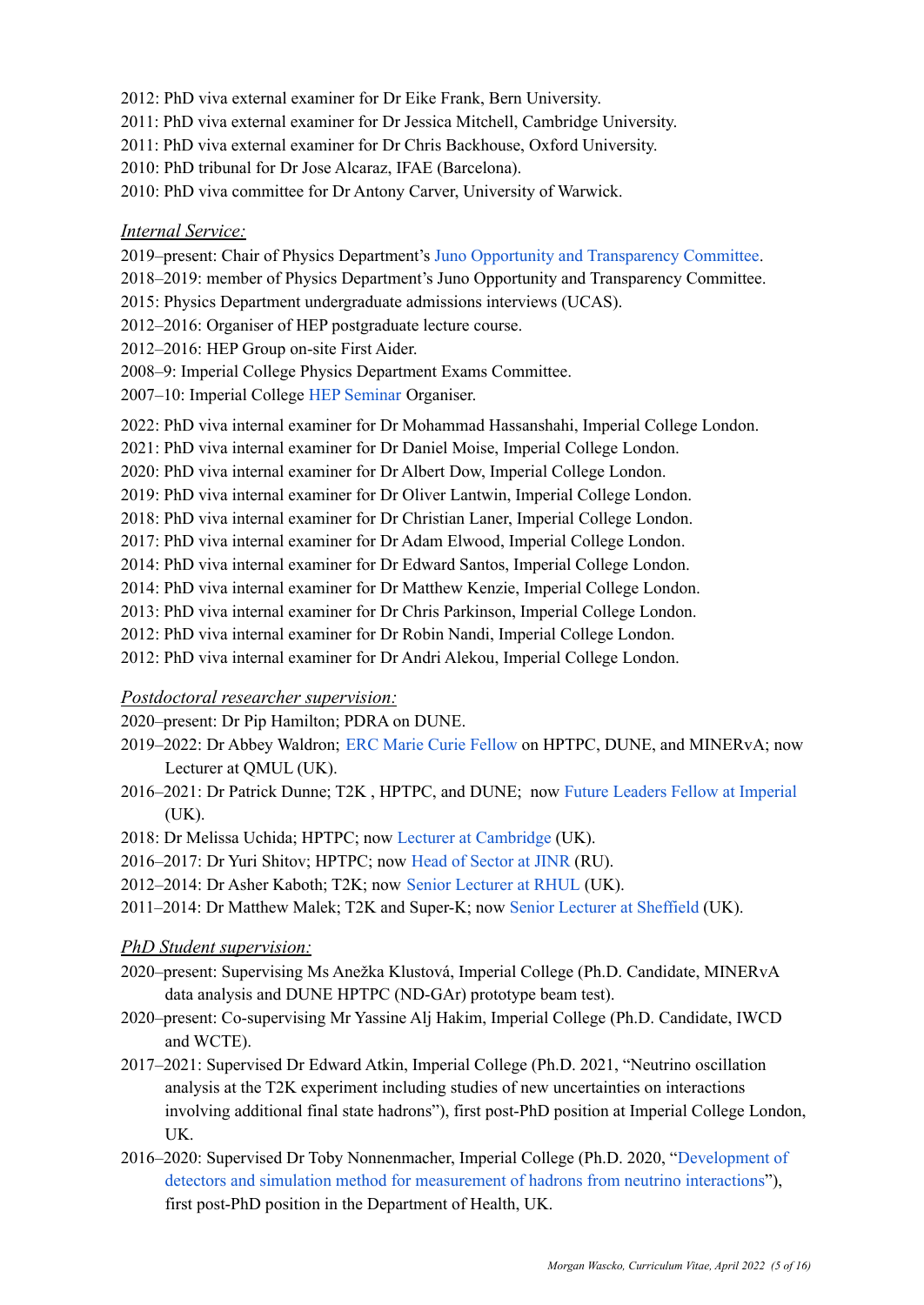- 2014–2018: Supervised Dr [Clarence](http://www.pas.rochester.edu/~cwret/) Wret, Imperial College (Ph.D. 2018, "[Minimising](https://spiral.imperial.ac.uk/handle/10044/1/73862) systematic uncertainties in the T2K experiment using [near-detector](https://spiral.imperial.ac.uk/handle/10044/1/73862) and external data") first post-PhD position at the University of Rochester, USA.
- 2013–2017: Supervised Dr Wing Ma, Imperial College (Ph.D. 2017, "Five [sample](https://spiral.imperial.ac.uk/handle/10044/1/58946) joint [neutrino/antineutrino](https://spiral.imperial.ac.uk/handle/10044/1/58946) oscillation analysis in T2K"), first post-PhD position at DESY, DE.
- 2011–2015: Supervised Dr Philip Hamilton, Imperial College (Ph.D. 2015, "A study of [neutrino](https://spiral.imperial.ac.uk/handle/10044/1/26933) [interactions](https://spiral.imperial.ac.uk/handle/10044/1/26933) in argon gas"), first post-PhD position at University of Syracuse, USA.
- 2010–2014: Supervised Dr Peter Sinclair, Imperial College (Ph.D. 2014, ["Implementation](https://spiral.imperial.ac.uk/handle/10044/1/24690) of a [multinucleon](https://spiral.imperial.ac.uk/handle/10044/1/24690) neutrino interaction simulation and comparison with T2K data"), first post-PhD position at AlgoEngineering, London, UK.
- 2009–2013: Supervised Dr Samantha Short, Imperial College (Ph.D. 2013, ["Study](https://spiral.imperial.ac.uk/handle/10044/1/11688) of [Neutrino-Induced](https://spiral.imperial.ac.uk/handle/10044/1/11688) Neutral Current Neutral Pion Production in the T2K Near Detector"), first post-PhD position at Queen Mary University of London, London, UK.
- 2008–2012: Supervised Dr Patrick Masliah, Imperial College (Ph.D. 2012, "Study of muon [neutrino](https://spiral.imperial.ac.uk/handle/10044/1/9863) [disappearance](https://spiral.imperial.ac.uk/handle/10044/1/9863) in the T2K experiment"), first post-PhD position at Winton Capital, London, UK.
- 2007–2011: Supervised Dr Pawel Guzowski, Imperial College (Ph.D. 2011, "[Reconstruction](https://spiral.imperial.ac.uk/handle/10044/1/11067) of [neutrino](https://spiral.imperial.ac.uk/handle/10044/1/11067) induced neutral current neutral pion events with the T2K ND280 Tracker and [ECAL](https://spiral.imperial.ac.uk/handle/10044/1/11067)") first post-PhD position at the University of Manchester, UK.
- 2006–2010: Supervised Dr Joseph Walding (Imperial, Ph.D. 2010, "A sub-GeV [charged-current](https://www.imperial.ac.uk/media/imperial-college/research-centres-and-groups/high-energy-physics/theses/Walding.pdf) quasi-elastic muon neutrino [cross-section](https://www.imperial.ac.uk/media/imperial-college/research-centres-and-groups/high-energy-physics/theses/Walding.pdf) on carbon at SciBooNE"), first post-PhD position at College of William and Mary, USA; awarded Leverhulme Fellowship at Royal Holloway University of London, UK.
- 2022: Supervised Ms Adriana Bercebal Ruiz, Imperial College (UROP).
- 2021–22: Supervised Mr Luke Boyden, Imperial College (MSci).
- 2021–22: Supervised Mr Roberto King, Imperial College (MSci).
- 2021: Supervised Mr Ezequiel Badgen, Imperial College (BSc).
- 2020: Supervised Mr Pietro Capuozzo, Imperial College (UROP).
- 2019–20: Supervised Mr Keyu He, Imperial College (MSci).
- 2019–20: Supervised Mr Shengan Shi, Imperial College (MSci).
- 2019: Supervised Mr Ziv Zhou, Imperial College (UROP).
- 2019: Supervised Mr Samuel Dobson, Imperial College (UROP).
- 2019: Supervised Ms Sophie Devoe, Caltech (UROP).
- 2018: Supervised Ms Maria Mironova, Imperial College (MSc).
- 2018: Supervised Mr Talla Babou, MIT (IROP).
- 2018: Supervised Mr Jonathan Zhang, UBC (IROP).
- 2017–18: Supervised Ms Anisha Kadri, Imperial College (MSci).
- 2017–18: Supervised Mr Alastair Lutton, Imperial College (MSci).
- 2017–18: Supervised Ms Priyanka Sadhwani, Imperial College (MSci).
- 2017–18: Supervised Mr Xiyuan Xia, Imperial College (MSci).
- 2017: Supervised Ms Clara Bachorz, Imperial College (UROP).
- 2017: Supervised Mr Seungho Han, Seoul National University (fIROP).
- 2017: Supervised Ms Eshita Joshi, Imperial College (UROP).
- 2015–16: Supervised Ms Eunice Chen, Imperial College (MSci).
- 2015–16: Supervised Mr Azeem Khan, Imperial College (MSci).
- 2015: Supervised Ms Georgina Sanjana, Imperial College (UROP).
- 2015: Supervised Mr Alexander Leonard, Imperial College (UROP).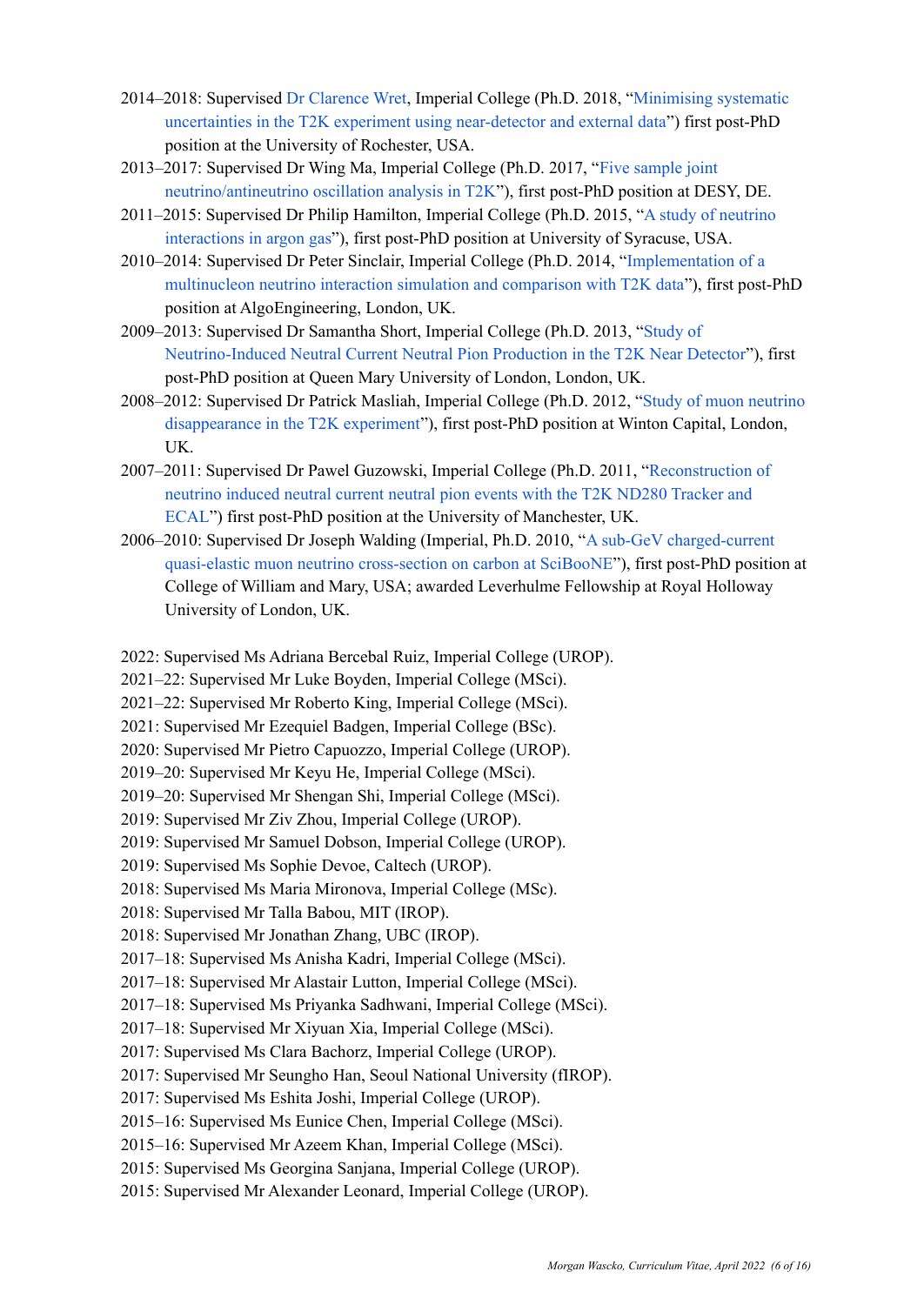- 2015: Supervised Mr Jacob Calcutt, Michigan State University (UROP).
- 2014: Supervised Ms Tessa Carver, Imperial College (UROP).
- 2014: Supervised Mr Timothee Gregoire, University of Paris Sud (UROP).
- 2014: Supervised Mr Martin Nicole, Imperial College (UROP).
- 2014: Supervised Mr Kiseong Lim, Seoul National University (IROP).
- 2014–15: Supervised Mr Jasminder Sidhu, Imperial College (MSci).
- 2014–15: Supervised Mr Muhsin Ali, Imperial College (MSci).
- 2013: Supervised Mr Alex Hild, Imperial College (MSc).
- 2013: Supervised Mr Mahesh Vidhyadharan, Imperial College (MSc).
- 2013: Supervised Ms Pueh Leng Tan, Imperial College (MSc).
- 2012–13: Supervised Mr Jan Greis, Imperial College (MSci).
- 2012–13: Supervised Mr Samuel Kessler, Imperial College (MSci).
- 2012: Supervised Mr John Walker, Imperial College (MSc).
- 2011–12: Supervised Mr Samuel Coquereau, Imperial Erasmus student (MSc).
- 2007: Supervised Dr Daniel Orme (MSci).
- 2002–06: Mentored Dr Serge Ouedraogo, (LSU Ph.D.).
- 2005: Mentored Dr Ruth Toner (UROP).
- 2003: Mentored Dr Jim Thome (UROP).
- 2002: Mentored Dr Grady Schofield (UROP).

#### *Outreach:*

- My work has [appeared](http://www.hep.ph.ic.ac.uk/~wascko/press.html) in the popular press many times.
- 2017: Appeared in University of Geneva video about T2K (<https://vimeo.com/271826403> ).
- 2016: Appeared in Youtube video explaining J-PARC physics programme [\(https://www.youtube.com/watch?v=QYUqiSjSuSY](https://www.youtube.com/watch?v=QYUqiSjSuSY) ).
- 2016: Appeared on Economist Science blog (<https://goo.gl/AtVmhe> ).
- 2009–12 Imperial College Particle Physics Masterclass (Organiser & Lecturer).
- 2008 Imperial College Particle Physics Masterclass (Lecturer).
- 2007 Judge, Imperial College Centenary Science Challenge.
- 2005 Judge, Illinois State Science Fair.

2004–present Tour guide and host for school science class visits to Fermilab.

2003 "Particle [Physics](http://conferences.fnal.gov/lp2003/forthepublic/) in Plain English", for 2003 Lepton Photon Conference.

2001–2004 Young Particle Physicists.

#### *50 Selected Peer Reviewed Publications:*

(Full list of publications available from [INSPIRE.](https://inspirehep.net/literature?sort=mostcited&size=25&page=1&q=find%20a%20wascko#with-citation-summary))

- 1. K. Abe, *et al*. [T2K Collaboration ], "Improved constraints on neutrino mixing from the T2K experiment with  $3.13x10^{21}$  protons on target," [Phys.Rev.D](https://journals.aps.org/prd/abstract/10.1103/PhysRevD.103.112008) 103 (2021) 11, 112008.
- 2. A. Deisting, A.V. Waldron, *et al.* [HPTPC Collaboration], "[Commissioning](https://inspirehep.net/literature/1846550) of a High Pressure Time [Projection](https://inspirehep.net/literature/1846550) Chamber with Optical Readout", [Instruments](https://doi.org/10.3390/instruments5020022) 5 (2021) 2, 22.
- 3. S.B. Jones, T.S. Nonnenmacher, *et al*. [HPTPC Collaboration], "Off-Axis Characterisation of the CERN T10 Beam for Low Momentum Proton Measurements with a High Pressure Gas Time Projection Chamber", [Instruments](https://www.mdpi.com/2410-390X/4/3/21) 4 (2020) 3, 21.
- 4. K. Abe, *et al.*, [T2K Collaboration], "Constraint on the matter-antimatter symmetry-violating phase in neutrino oscillations", Nature 580, [339–344\(2020\)](https://www.nature.com/articles/s41586-020-2177-0), [arXiv:1910.03887](http://arxiv.org/abs/arXiv:1910.03887) [hep-ex].
- 5. L. Wan, *et al*. [Super-Kamiokande Collaboration], "Measurement of the neutrino-oxygen neutral-current quasielastic cross section using atmospheric neutrinos at Super-Kamiokande", [Phys.Rev.](https://journals.aps.org/prd/abstract/10.1103/PhysRevD.99.032005) D99 (2019) no.3, 032005.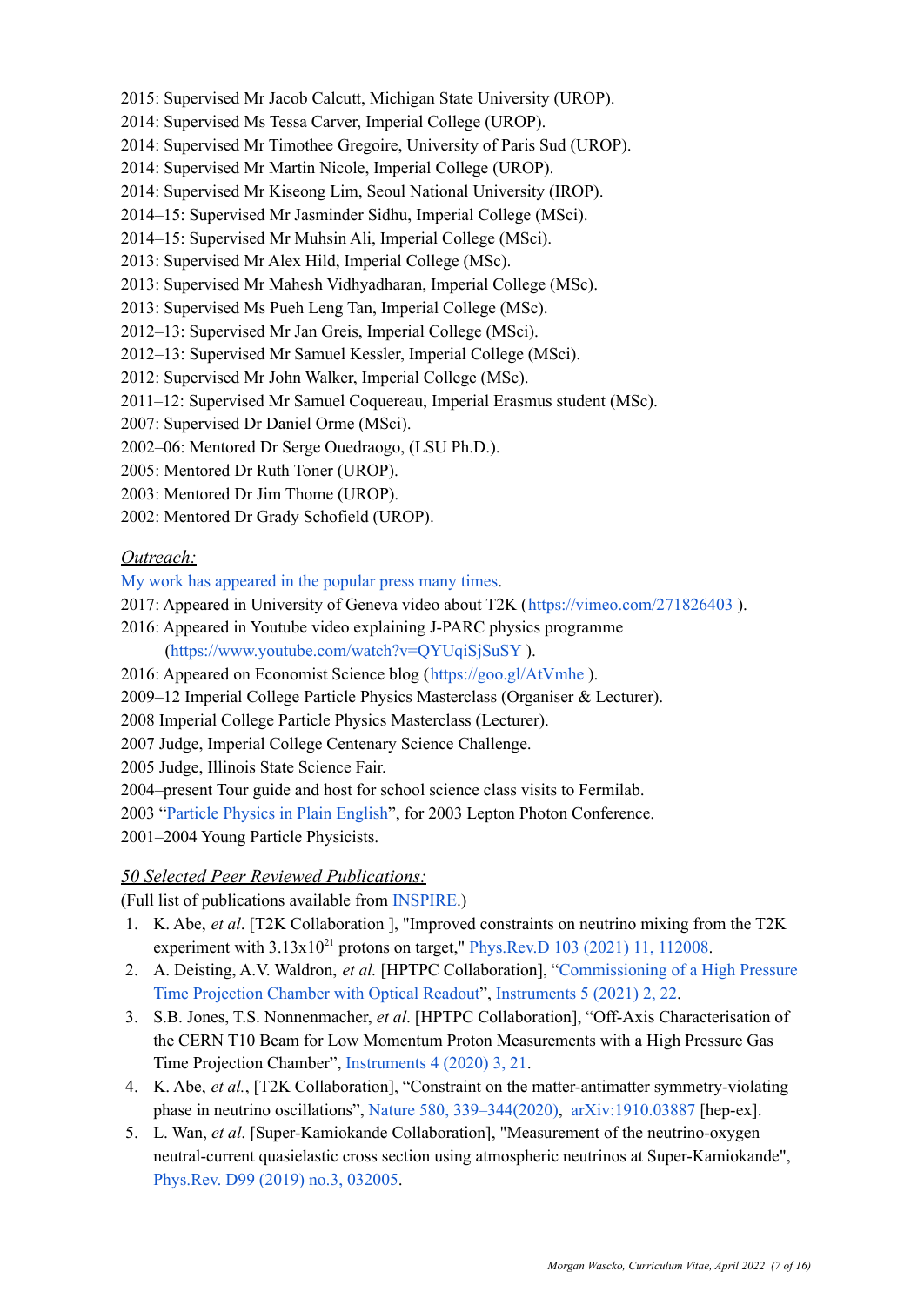- 6. K. Abe, *et al*., [T2K Collaboration], "Search for CP violation in Neutrino and Antineutrino Oscillations by the T2K experiment with  $2.2 \times 10^{21}$  protons on target", [Phys.](https://journals.aps.org/prl/abstract/10.1103/PhysRevLett.121.171802) Rev. Lett. 121 (2018), [171802.](https://journals.aps.org/prl/abstract/10.1103/PhysRevLett.121.171802)
- 7. K. Abe, *et al*., [T2K Collaboration], "Characterisation of nuclear effects in muon-neutrino scattering on hydrocarbon with a measurement of final-state kinematics and correlations in charged-current pionless interactions at T2K", [Phys.Rev.](https://journals.aps.org/prd/abstract/10.1103/PhysRevD.98.032003) D98 (2018) no.3, 032003, [arXiv:1802.05078](https://arxiv.org/abs/1802.05078) [hep-ex].
- 8. A.A. Aguilar-Arevalo, *et al.*, [MiniBooNE Collaboration], "First Measurement of Monoenergetic Muon Neutrino Charged Current Interactions", [Phys.Rev.Lett.](https://journals.aps.org/prl/pdf/10.1103/PhysRevLett.120.141802) 120 (2018) no.14, [141802.](https://journals.aps.org/prl/pdf/10.1103/PhysRevLett.120.141802)
- 9. K. Abe, *et al.*, [T2K Collaboration], "Measurement of neutrino and antineutrino oscillations by the T2K experiment including a new additional sample of  $v_e$  interactions at the far detector", [Phys.Rev.](https://journals.aps.org/prd/abstract/10.1103/PhysRevD.96.092006) D96 (2017) no.9, 092006.
- 10. J. Cao, *et al.*, [ICFA-Neutrino Panel], "Roadmap for the international, accelerator-based neutrino programme", [arXiv:1704.08181](https://arxiv.org/abs/1704.08181) [hep-ex].
- 11. K. Abe, *et al*. [T2K Collaboration], "Combined analysis of neutrino and antineutrino oscillations at T2K," Phys. Rev. Lett. 118, [151801](https://journals.aps.org/prl/abstract/10.1103/PhysRevLett.118.151801), [arXiv:1701.00432](http://inspirehep.net/record/1507465?ln=en) [hep-ex].
- 12. P. Stowell, *et al*., "NUISANCE: a neutrino cross-section generator tuning and comparison framework," [arXiv:1612.07393](http://inspirehep.net/record/1505589?ln=en) [hep-ex], JINST 12 [P01016](http://iopscience.iop.org/article/10.1088/1748-0221/12/01/P01016/) 2017.
- 13. C. Patrignani, *et al*., [Particle Data Group], "Review of Particle Physics, §34.10 Accelerator Neutrino Detectors," [http://pdg.lbl.gov,](http://pdg.lbl.gov) [Chin.Phys.](http://iopscience.iop.org/article/10.1088/1674-1137/40/10/100001/meta) C40 (2016) no.10, 100001.
- 14. K. Abe, *et al*. [T2K Collaboration], "Measurement of Coherent π+ Production in Low Energy Neutrino-Carbon Scattering," [Phys.Rev.Lett.](http://journals.aps.org/prl/abstract/10.1103/PhysRevLett.117.192501) 117 (2016) no.19, 192501, [arXiv:1604.04406](http://inspirehep.net/record/1448099?ln=en) [\[hep-ex\]](http://inspirehep.net/record/1448099?ln=en).
- 15. K. Abe, *et al*. [T2K Collaboration], "Measurement of double-differential muon neutrino charged-current interactions on  $C_8H_8$  without pions in the final state using the T2K off-axis beam,' [Phys.Rev.](http://journals.aps.org/prd/abstract/10.1103/PhysRevD.93.112012) D93 (2016) no.11, 112012, [arXiv:1602.03652](http://inspirehep.net/record/1421157?ln=en) [hep-ex].
- 16. C. Wilkinson, *et al*., [T2K NIWG] "Testing charged current quasi-elastic and multinucleon interaction models in the NEUT neutrino interaction generator with published datasets from the MiniBooNE and MINERνA experiments," [Phys.Rev.](http://dx.doi.org/10.1103/PhysRevD.93.072010) D93 (2016) no.7, 072010, [arXiv:1601.05592](http://inspirehep.net/record/1416471?ln=en) [hep-ex].
- 17. X.-G. Lu, *et al.* "Measurement of nuclear effects in neutrino interactions with minimal dependence on neutrino energy," [Phys.Rev.](http://journals.aps.org/prc/abstract/10.1103/PhysRevC.94.015503) C94 (2016) no.1, 015503, [arXiv:1512.05748](http://inspirehep.net/record/1410087) [\[nucl-th\]](http://inspirehep.net/record/1410087).
- 18. K. Abe, *et al*. [T2K Collaboration], "Measurement of muon antineutrino oscillations with an accelerator-produced off-axis beam," Phys. Rev. Lett. 116, [181801](http://journals.aps.org/prl/abstract/10.1103/PhysRevLett.116.181801), [arXiv:1512.02495](http://inspirehep.net/record/1408741) [hep-ex].
- 19. K. Abe, *et al*. [Hyper-K Collaboration], "Physics potential of a long-baseline neutrino oscillation experiment using a J-PARC neutrino beam and Hyper-Kamiokande," [PTEP](http://ptep.oxfordjournals.org/content/2015/5/053C02) 2015 (2015) 053C02, [10.1093/ptep/ptv061,](http://ptep.oxfordjournals.org/content/2015/5/053C02) [arXiv:1502.05199](http://arxiv.org/abs/1502.01550) [hep-ex].
- 20. K. Abe, *et al*., [T2K Collaboration], "Measurements of neutrino oscillation in appearance and disappearance channels by the T2K experiment with  $6.6 \times 10^{20}$  protons on target," [Phys](http://journals.aps.org/prd/abstract/10.1103/PhysRevD.91.072010) Rev D91 (2015), [072010.](http://journals.aps.org/prd/abstract/10.1103/PhysRevD.91.072010)
- 21. K. Abe, *et al.*, [T2K Collaboration], "Search for short baseline  $v_e$  disappearance with the T2K near detector," Phys Rev D91 (2015) 5, [051102](http://journals.aps.org/prd/abstract/10.1103/PhysRevD.91.051102).
- 22. K. Abe, *et al*., [T2K Collaboration], "Neutrino oscillation physics potential of the T2K experiment," PTEP 2015 (2015) no.4, [043C01](https://academic.oup.com/ptep/article-lookup/doi/10.1093/ptep/ptv031), [arXiv:1409.7469](http://arxiv.org/abs/arXiv:1409.7469) [hep-ex].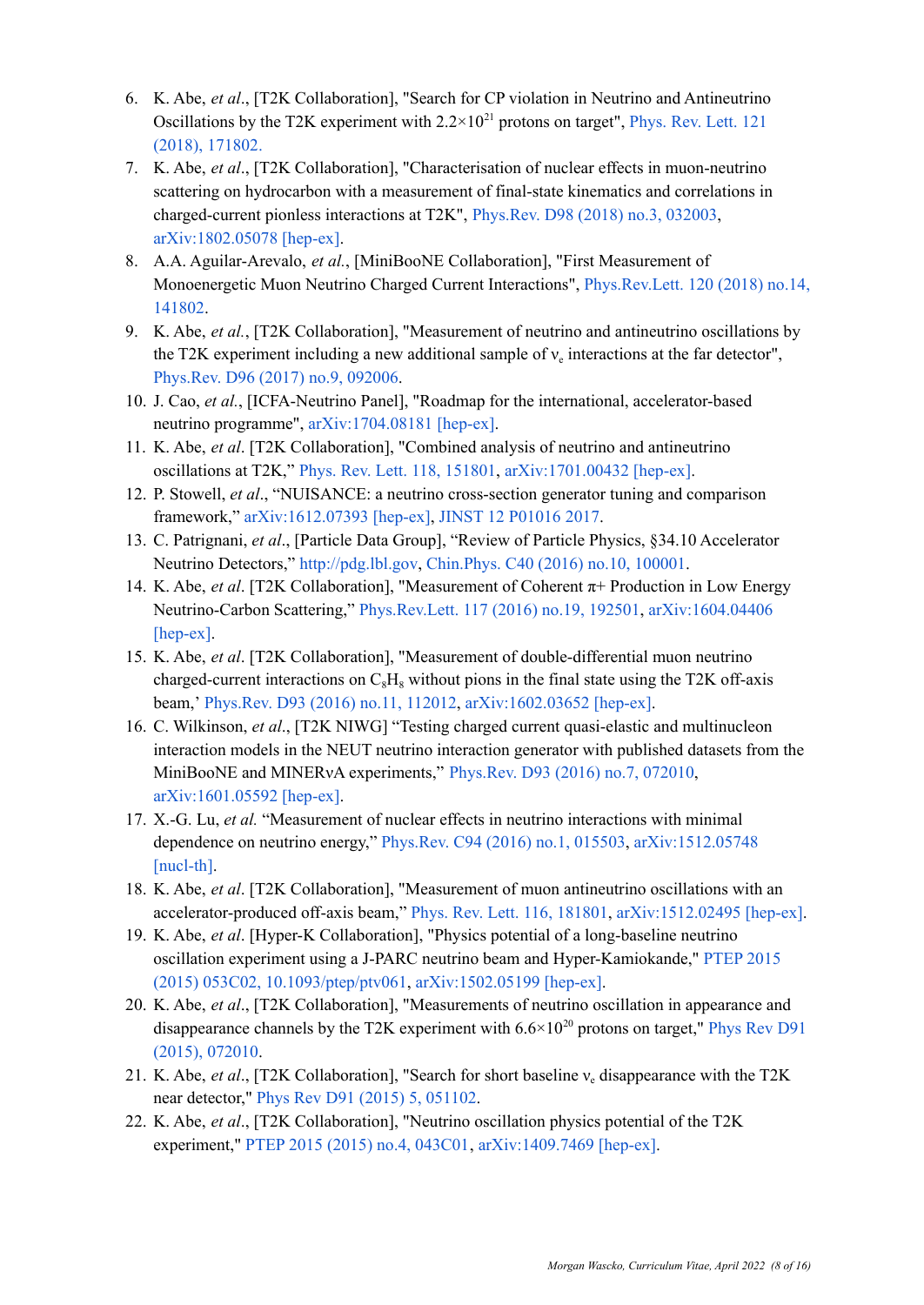- 23. K. Abe, *et al*., [T2K Collaboration], "Measurement of the inclusive electron neutrino charged-current cross section on carbon with the T2K near detector," [Phys.](http://journals.aps.org/prl/abstract/10.1103/PhysRevLett.113.241803) Rev. Lett. 113, [241803](http://journals.aps.org/prl/abstract/10.1103/PhysRevLett.113.241803) (2014), [arXiv:1407.7389](http://arxiv.org/abs/arXiv:1407.7389) [hep-ex].
- 24. K. Abe, *et al*., [T2K Collaboration], "Precise Measurement of the Neutrino Mixing Parameter  $\theta_{23}$  from Muon Neutrino Disappearance in an Off-axis Beam," Phys Rev Lett 112 [181801](http://journals.aps.org/prl/abstract/10.1103/PhysRevLett.112.181801) [\(2014\)](http://journals.aps.org/prl/abstract/10.1103/PhysRevLett.112.181801).
- 25. D. Allan, *et al*., [T2KUK Collaboration], "The Electromagnetic Calorimeter for the T2K Near Detector ND280," JINST 8 (2013) [P10019](http://iopscience.iop.org/1748-0221/8/10/P10019/).
- 26. K. Abe, *et al.*, [T2K Collaboration], "Evidence of Electron Neutrino Appearance in a Muon Neutrino Beam," Phys. Rev. D 88 [032002](http://prd.aps.org/abstract/PRD/v88/i3/e032002) (2013).
- 27. K. Abe, *et al*., [T2K Collaboration], "Measurement of the inclusive ν<sup>μ</sup> charged-current cross section on carbon in the near detector of the T2K experiment," [Phys.Rev.D](http://prd.aps.org/abstract/PRD/v87/i1/e092003) 87 092003 (2013).
- 28. G. Cheng, *et al*., [SciBooNE Collaboration], "Dual baseline search for muon antineutrino disappearance at 0.1 eV<sup>2</sup> < $\Delta$ m<sup>2</sup> < 100 eV<sup>2</sup>," Phys. Rev. D 86, [052009](http://prd.aps.org/abstract/PRD/v86/i5/e052009) (2012).
- 29. A.A. Abdo, *et al*., [Milagro Collaboration], "Observation and Spectral Measurements of the Crab Nebula with Milagro," [Astrophys.J.](http://iopscience.iop.org/0004-637X/750/1/63/) 750 63 (2012).
- 30. K.B.M. Mahn, *et al.*, [SciBooNE Collaboration], "Dual baseline search for muon neutrino disappearance at  $0.5 < \Delta m^2 < 40$  eV<sup>2</sup>", [Phys.Rev.](http://prd.aps.org/abstract/PRD/v85/i3/e032007) D 85 032007 (2012).
- 31. K. Abe, *et al*., [T2K Collaboration], "Indication of Electron Neutrino Appearance from an Accelerator-produced Off-axis Muon Neutrino Beam ", [Phys.Rev.Lett.](http://prl.aps.org/abstract/PRL/v107/i4/e041801) 107 041801 (2011).
- 32. G. Cheng, *et al.*, [SciBooNE Collaboration], "Measurement of K+ production cross section by 8 GeV protons using high energy neutrino interactions in the SciBooNE detector", *[Phys.Rev.D.](http://prd.aps.org/abstract/PRD/v84/i1/e012009)* 84 [012009](http://prd.aps.org/abstract/PRD/v84/i1/e012009) (2011).
- 33. A.A. Aguilar-Arevalo, *et al*., [MiniBooNE Collaboration], "Measurement of the neutrino component of an antineutrino beam observed by a non-magnetized detector", [Phys.Rev.D](http://prd.aps.org/abstract/PRD/v84/i7/e072005) 84 [072005](http://prd.aps.org/abstract/PRD/v84/i7/e072005) (2011).
- 34. Y. Nakajima, *et al*., [SciBooNE Collaboration], "Measurement of Inclusive Charged Current Interactions on Carbon in a Few GeV Neutrino Beam", Phys.Rev.D. 83 [012005\(2011\)](http://prd.aps.org/abstract/PRD/v83/i1/e012005).
- 35. A.A. Aguilar-Arevalo, *et al.*, [MiniBooNE Collaboration], "Measurement of νμ-induced charged-current charged pion production cross sections on mineral oil at  $E_v \sim 1$  GeV"[,](http://prd.aps.org/abstract/PRD/v83/i5/e052007) [Phys.Rev.D](http://prd.aps.org/abstract/PRD/v83/i5/e052007) 83 052007 (2011).
- 36. K. Abe, *et al*., [T2K Collaboration], "The T2K Experiment ", Nucl. Instr. and [Meth.](http://www.sciencedirect.com/science/article/pii/S0168900211011910) A 659 106 [\(2011\).](http://www.sciencedirect.com/science/article/pii/S0168900211011910)
- 37. Y. Kurimoto, *et al*., [SciBooNE Collaboration], "Improved Measurement of Neutral Current Coherent  $\pi^0$  Production on Carbon in a Few GeV v Beam", [Phys.Rev.D.](http://prd.aps.org/abstract/PRD/v81/i11/e111102) 81 111102(R) (2010).
- 38. A.A. Aguilar-Arevalo, *et al*., [MiniBooNE Collaboration], "First Measurement of the Muon Neutrino Charged Current Quasielastic Double Differential Cross Section", [Phys.](http://prd.aps.org/abstract/PRD/v81/i9/e092005) Rev. D 81, [092005](http://prd.aps.org/abstract/PRD/v81/i9/e092005) (2010).
- 39. Y. Kurimoto, *et al.*, [SciBooNE Collaboration], "Measurements of Neutral Current  $\pi^0$ Production on Carbon in a Few GeV ν Beam", [Phys.Rev.D](http://prd.aps.org/abstract/PRD/v81/i3/e033004) 81 033004 (2010).
- 40. A.A. Aguilar-Arevalo, *et al*., [MiniBooNE Collaboration], "Measurement of the ν<sup>μ</sup> Charged Current  $\pi^+$  to Quasi-Elastic Cross Section Ratio on Mineral Oil in a 0.8 GeV Neutrino Beam", [Phys.Rev.Lett.](http://prl.aps.org/abstract/PRL/v103/i8/e081801) 103 081801 (2009).
- 41. A.A. Aguilar-Arevalo, *et al*., [MiniBooNE Collaboration], "A Search for Electron Antineutrino Appearance at the  $\Delta m^2 \sim 1$  eV<sup>2</sup> Scale", [Phys.Rev.Lett.](http://prl.aps.org/abstract/PRL/v103/i11/e111801) 103 111801 (2009).
- 42. A.A. Aguilar-Arevalo, *et al*., [MiniBooNE Collaboration], "A Search for Muon Neutrino and Antineutrino Disappearance in MiniBooNE", [Phys.Rev.Lett.](http://prl.aps.org/abstract/PRL/v103/i6/e061802) 103 061802 (2009).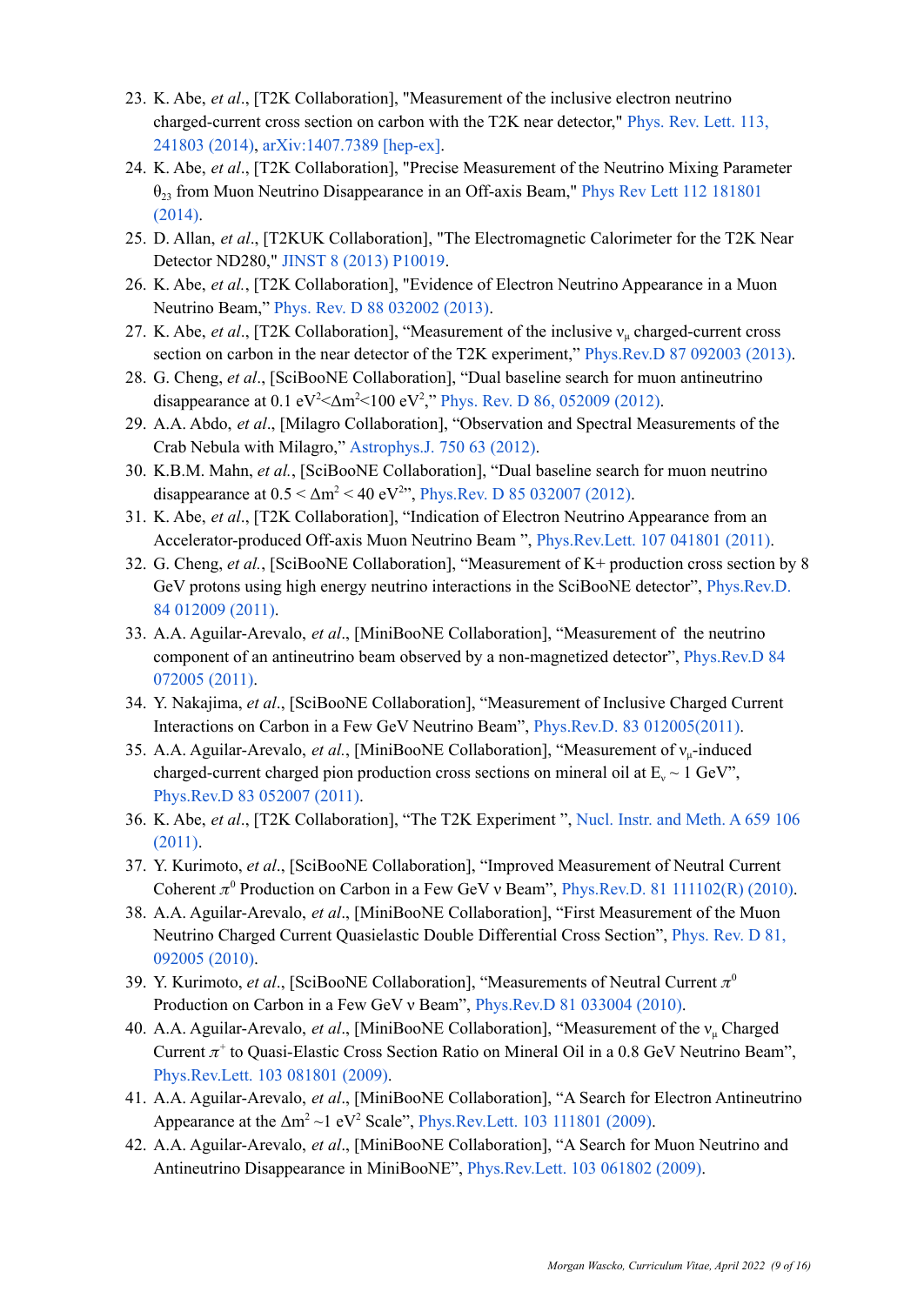- 43. A.A. Aguilar-Arevalo, *et al*., [MiniBooNE Collaboration], "Unexplained Excess of Electron-Like Events From a 1-GeV ν Beam", [Phys.Rev.Lett.102,](http://prl.aps.org/abstract/PRL/v102/i10/e101802) 101802 (2009).
- 44. K. Hiraide, *et al.*, [SciBooNE Collaboration], "Search for Charged Current Coherent  $\pi$ Production on Carbon in a Few GeV v Beam", [Phys.Rev.D.78,](http://prd.aps.org/abstract/PRD/v78/i11/e112004) 112004 (2008).
- 45. A.A. Aguilar-Arevalo, *et al.*, [MiniBooNE Collaboration], "The MiniBooNE Detector", [NIM](http://www.sciencedirect.com/science/article/pii/S0168900208015404) A 599 [\(2009\)](http://www.sciencedirect.com/science/article/pii/S0168900208015404) 28-46.
- 46. A.A. Aguilar-Arevalo, *et al.*, [MiniBooNE Collaboration], "First Observation of Coherent  $\pi^0$ Production in Neutrino Nucleus Interactions with  $E_v < 2$  GeV," Phys. Lett. [B664:41-46,](http://www.sciencedirect.com/science/article/pii/S0370269308005686) 2008[,](http://arxiv.org/abs/0803.3423) [arXiv:0803.3423](http://arxiv.org/abs/0803.3423) [hep-ex].
- 47. A.A. Aguilar-Arevalo, *et al*., [MiniBooNE Collaboration], "Measurement of Muon Neutrino Quasi-Elastic Scattering on Carbon,'' [Phys.Rev.Lett.](http://prl.aps.org/abstract/PRL/v100/i3/e032301) 100, 032301 (2008), [arXiv:0706.0926](http://arxiv.org/abs/0706.0926) [\[hep-ex\]](http://arxiv.org/abs/0706.0926).
- 48. A.A. Aguilar-Arevalo, *et al*., [MiniBooNE Collaboration], "A Search for Electron Neutrino Appearance at the  $\Delta m^2 \sim 1$  eV<sup>2</sup> scale," [Phys.Rev.Lett.](http://prl.aps.org/abstract/PRL/v98/i23/e231801) 98, 231801 (2007), [arXiv:0704.1500v2](http://arxiv.org/abs/0704.1500) [\[hep-ex\]](http://arxiv.org/abs/0704.1500).
- 49. Atkins, R. *et al*., [Milagro Collaboration], "Observation of TeV Gamma Rays from the Crab Nebula with Milagro Using a New Background Rejection Technique," Astrophys. J. 595 (2003) 803-811, [arXiv:astro-ph/0305038](http://arxiv.org/abs/astro-ph/0305308).
- 50. Atkins, R. *et al*., [Milagro Collaboration], "Milagrito, a TeV Air Shower Array," NIM A449 (2000) 478, [arXiv:astro-ph/9912456.](http://arxiv.org/abs/astro-ph/9912456)

## *Technical Notes and Memoranda*

- 1. S.J. Brice, et al., "Accelerator/Experiment Operations-FY2008," [FERMILAB-TM-2421-DO,](http://lss.fnal.gov/archive/test-tm/2000/fermilab-tm-2421-do.shtml) October 2008.
- 2. S.J. Brice, et al., "Accelerator/Experiment Operations-FY2007," [FERMILAB-TM-2401-DO,](http://lss.fnal.gov/archive/test-tm/2000/fermilab-tm-2401-do.shtml) October 2007.

*The following are internal documents. To obtain copies, contact the appropriate spokespersons.*

- 1. T2K Technical Note #193, "Implementation of additional NIWG cross section parameterizations for 2014 analyses".
- 2. T2K Technical Note #192, "Cross section parameters for 2014 oscillation analysis".
- 3. T2K Technical Note #113, "Implementation of the NIWG cross section parameterization".
- 4. T2K Technical Note #108, "Cross section parameters for the 2012a oscillation analysis".
- 5. T2K Technical Note #32, "NEUT systematic studies for T2K 2010a analysis".
- 6. T2K Technical Note #30, "T2K 2010a neutrino interaction systematic error choices".
- 7. T2K Technical Note #20, "T2K 2010a neutrino event rate predictions".
- 1. SciBooNE Memo, "SciBooNE High Voltage Requirements".
- 1. MiniBooNE Memo "Review of Low Energy Excess Studies".
- 2. MiniBooNE Memo "Review of Dirt and Cosmic Backgrounds".
- 3. MiniBooNE Technical Note  $#161$ , "CC1 $\pi$ <sup>+</sup> Cross Section Measurement Using CCQE Flux Extraction".
- 4. MiniBooNE Technical Note  $#157$ , "CC1 $\pi$ <sup>+</sup> Analysis Using Single Ring Fitters".
- 5. MiniBooNE Technical Note #131, "Proposal to Create A Charged Current Pion Open Box".
- 6. MiniBooNE Technical Note #106, "Energy Scale of Muons in MiniBooNE".
- 7. MiniBooNE Technical Note #105, "Commissioning the Scintillating Calibration Cubes".
- 8. MiniBooNE Technical Note #101, "Light Scattering with Bare Fiber Events".
- 9. MiniBooNE Technical Note #99, "Angular Resolution of Muons in MiniBooNE".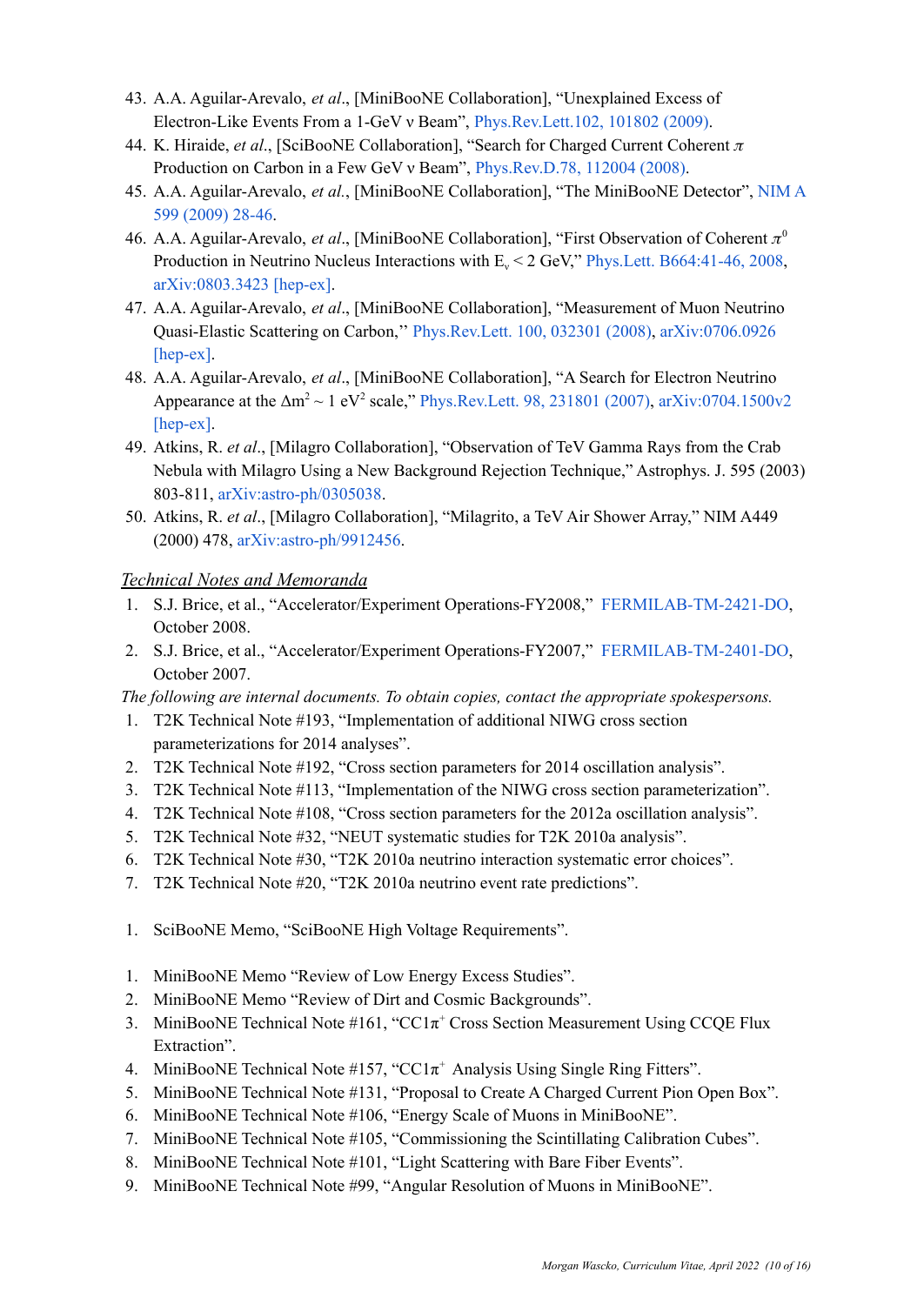- 10. MiniBooNE Technical Note #98, "Design and Commissioning of the Muon Tracker".
- 11. MiniBooNE Technical Note #95, "BooNE Detector MC Baseline Parameters and Variants".
- 12. MiniBooNE Technical Note #93, "The Supernova Trigger Hotspot".
- 13. The MiniBooNE Exotic Physics Book.
- 14. MiniBooNE Memo "Calibration Laser Study: NHIT Spikes".
- 15. MiniBooNE Memo "Calibration Laser Timing Study".
- 16. MiniBooNE Memo, "400nm Laser Power Output Study".
- 1. Milagro Memo 8-10-00, "Second Look at Delta Theta Systematic and the Moon Shadow".
- 2. Milagro Memo #54, "Delta(theta) vs. theta systematic and the Moon Shadow", June 1999.
- 3. Milagro Memo #18, "Electronic Drifts in the Igloos", December 1997.
- 4. Milagro Memo #7, "Igloo Studies", August 1997.

## *Selected Conference Proceedings*

- 1. Wascko, M.O. for the T2K Collaboration, "T2K Status, Results, and Plans," XXVIII International Conference on Neutrino Physics and Astrophysics (Neutrino 2018), [doi:10.5281/zenodo.1286752.](https://doi.org/10.5281/zenodo.1286752)
- 2. Wascko, M.O., "Recent Measurements of Neutrino-Nucleus Quasi-Elastic Scattering," XXIV International Conference on Neutrino Physics and Astrophysics (Neutrino 2010), [arxiv:1107.3400](http://arxiv.org/abs/1107.3400v1) [hep-ex].
- 3. Morfin, J.G., *et al.*, "The Path Forward: Neutrino Induced Coherent Pion Production," Sixth International Workshop on Neutrino-Nucleus Interactions (NuInt09)", [doi:[10.1063/1.3274173](http://dx.doi.org/10.1063/1.3274173)].
- 4. Wascko, M.O., "Measurements of Neutrino Cross Sections Near 1 GeV," 45th [Karpacz](http://wng.ift.uni.wroc.pl/karp45/) Winter School in [Theoretical](http://wng.ift.uni.wroc.pl/karp45/) Physics, Acta Physica [Polonica](http://th-www.if.uj.edu.pl/acta/vol40/t9.htm) B, Vol 40, No 9, p 2421[,](http://arxiv.org/abs/0908.1979) [arXiv:0908.1979\[hep-ex\].](http://arxiv.org/abs/0908.1979)
- 5. Wascko, M.O., "Nu Physics With SciBooNE," Neutrino 2008, J. Phys.: Conf. Ser. 136 [042028](http://www.iop.org/EJ/abstract/1742-6596/136/4/042028).
- 6. Wascko, M.O., "MiniBooNE's First Neutrino Oscillation Result", PASCOS 07, [AIP](http://usparc.ihep.su/spires/find/hep/www?j=APCPC,957,283) [Conf.Proc.957:283-286,](http://usparc.ihep.su/spires/find/hep/www?j=APCPC,957,283) 2007.
- 7. Wascko, M.O., "MiniBooNE CC1π+/CCQE Cross Section Ratio", 2006, [hep-ex/0602050](http://arxiv.org/abs/hep-ex/0602050).
- 8. Wascko, M.O., "Prospects for MiniBooNE Antineutrino Running", 2006, [hep-ex/0602051](http://arxiv.org/abs/hep-ex/0602051).
- 9. Wascko, M.O., "Prospects for MiniBooNE Antineutrino Running", 2005, [hep-ex/0511002.](http://arxiv.org/abs/hep-ex/0511002)
- 10. Wascko, M.O., "Measuring Charged-Current ν<sup>μ</sup> Interactions in MiniBooNE", 2004, [hep-ex/0412008](http://arxiv.org/abs/hep-ex/0412008).
- 11. Wascko, M.O., "Study of the Moon & Sun Shadows in VHE Cosmic Rays," Proc. 26th ICRC, (1999), [astro-ph/9906388](http://arxiv.org/abs/astro-ph/9906388).
- 12. Wascko, M.O., "First Results From Milagrito: A Prototype Gamma Ray Observatory," American Astronomical Society Meeting #193, Austin, Texas, January 1999.

# *Conference Presentations*

- 1. "Status of long baseline neutrino [experiments,](https://indico.cern.ch/event/848732/contributions/4507388/)" invited talk, The 16th International Workshop on Tau Lepton Physics (TAU2021), Indiana University, 29 Sep 2021.
- 2. "[Neutrino](http://www.hep.ph.ic.ac.uk/~wascko/talks/wascko_20190605.pdf) physics, with a view of heavy neutral leptons," invited talk, 17th SHiP [Collaboration](https://indico.cern.ch/event/803758/sessions/312232/#20190605) Meeting (Open [Session\),](https://indico.cern.ch/event/803758/sessions/312232/#20190605) NIKHEF, NL, 5 June, 2019.
- 3. "T2K [Results,](https://zenodo.org/record/1286752#.W6ED6S2ZNTY) Status, and Plans," plenary talk, XXVIII [International](https://www.mpi-hd.mpg.de/nu2018/programme) Conference on Neutrino Physics and [Astrophysics](https://www.mpi-hd.mpg.de/nu2018/programme) (Neutrino 2018), 4-9 June, 2018.
- 4. "R&D Towards High Pressure Gas TPC [Neutrino](https://indico.cern.ch/event/657167/contributions/2708021/) Detector," NNN17, 18th International Workshop on Next generation Nucleon Decay and Neutrino Detectors (NNN17), University of Warwick, UK, October 26, 2017.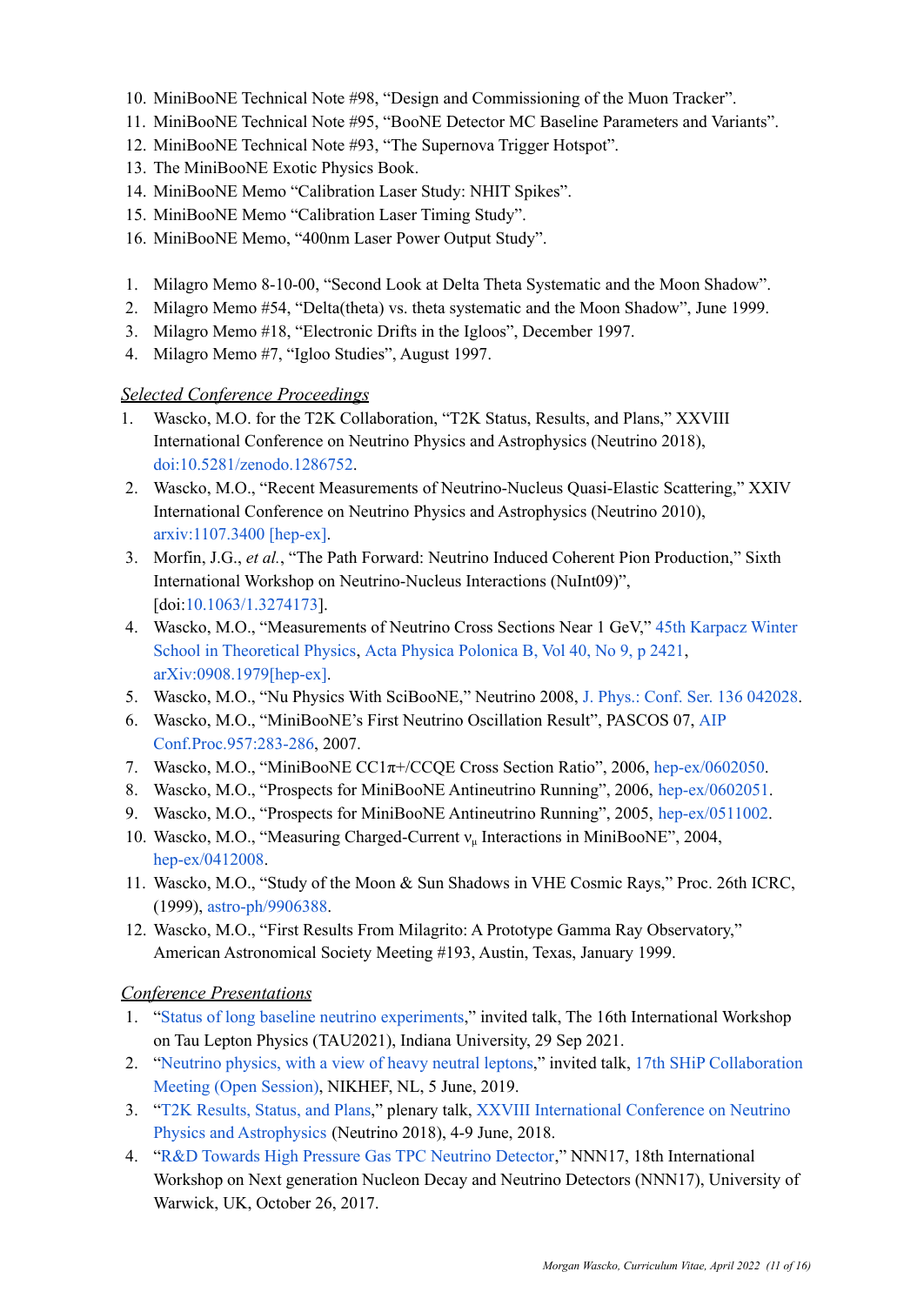- 5. "Data releases and [complications.](https://meetings.triumf.ca/indico/event/12/session/5/contribution/17/material/slides/0.pdf) Do we need unfolding?", 11th International Workshop on Neutrino-Nucleus Scattering in the Few-GeV Region (NuInt17), Toronto, CA, June 24, 2017.
- 6. "T2K Status and Neutrino Interaction [Measurements,"](https://www.dropbox.com/s/cxuo22sfhksjw78/wascko_20161129.pdf?dl=0) Neutrino Frontier [Workshop,](https://indico.cern.ch/event/559983/timetable/) Nov 29 2016, Kanazawa, Japan.
- 7. "[HPTPC](https://indico.cern.ch/event/568177/sessions/209463/#20161109) R&D in the UK for CPV," Workshop on Neutrino Near Detectors based on gas TPCs," CERN, Nov 9, 2016.
- 8. "[Neutrino-Nucleus](http://indico.ipmu.jp/indico/contributionDisplay.py?contribId=9&sessionId=2&confId=82) Cross-Section Experiments," PhyStat-nu, Kavli-IPMU, Kashiwa, Japan, 2016.
- 9. "Current Program at J-PARC and Projections," Third [International](https://kds.kek.jp/indico/event/20176/other-view?view=standard#20160530.detailed) Meeting for Large Neutrino [Infrastructures](https://kds.kek.jp/indico/event/20176/other-view?view=standard#20160530.detailed), KEK, Tsukuba, Japan, 2016.
- 10. "Towards a High Pressure Gas TPC" 5th Open [Hyper-Kamiokande](http://indico.ipmu.jp/indico/contributionDisplay.py?sessionId=28&contribId=77&confId=34) Meeting, UBC, CA, 2014.
- 11. "High Pressure Gas TPC R&D," 2nd [Hyper-Kamiokande](https://indico.cern.ch/event/319681/timetable/%2320140618) EU Meeting, CERN, CH, 2014.
- 12. "Future Long Baseline Neutrino [Experiments](https://indico.cern.ch/event/266149/session/8/contribution/10/material/slides/0.pdf) and Detectors," invited talk, [Institute](https://indico.cern.ch/event/266149/) of Physics Joint APP and HEPP [Meeting](https://indico.cern.ch/event/266149/) , 9 April 2014, RHUL, UK.
- 13. "[Neutrino-Nucleus](https://indico.in2p3.fr/event/8917/session/3/contribution/20) Interaction Models and Measurements," GDR Neutrinos 2013, Nov 11, 2013, IPNL, Lyon, France.
- 14. "Overview of, and Motivations for Studying, Neutrino [Interactions,](http://meetings.aps.org/Meeting/APR13/Event/193864)" invited talk, American Physical Society April Meeting, 15 April 2013, Denver, CO, USA.
- 15. "Other Opportunities in Neutrino Physics," invited talk, PPAP UK [Community](http://conference.ippp.dur.ac.uk/conferenceDisplay.py?confId=332) Meeting, Birmingham University, 18 September, 2012.
- 16. "Neutrino Physics with SciBooNE", poster presentation, IOP HEPP [Meeting](https://indico.cern.ch/conferenceDisplay.py?ovw=True&confId=175304), Queen Mary University of London, April 2-4 2012.
- 17. "Search for Sterile Neutrinos with MiniBooNE," invited talk, IOP Half Day [Meeting](http://indico.cern.ch/conferenceDisplay.py?confId=110799) on [Neutrino](http://indico.cern.ch/conferenceDisplay.py?confId=110799) Physics, Queen Mary University of London, 18 April, 2011.
- 18. "Neutrino and Antineutrino Cross Section [Measurement](http://www.hep.ph.ic.ac.uk/~wascko/talks/wascko_20110311.pdf) Issues," invited talk, [NuInt11](http://nuint11.in/), Dehradun, India, 11 March, 2011.
- 19. "Neutrino and [Antineutrino](http://www.hep.ph.ic.ac.uk/~wascko/talks/wascko_20101108.pdf) Oscillation Results from MiniBooNE," invited talk, [Workshop](http://www.ipmu.jp/node/828) on [Neutrino](http://www.ipmu.jp/node/828) Physics, Institute for the Physics and Mathematics of the Universe (IPMU), University of Tokyo, 8 November, 2010.
- 20. "A Novel Approach to the Search for CP Violation in Neutrinos: DAEδALUS," UK [Neutrino](http://www.hep.manchester.ac.uk/meeting/uk-neutrino/) [Network](http://www.hep.manchester.ac.uk/meeting/uk-neutrino/) Meeting, University of Manchester, 29 September 2010.
- 21. "Quasi-Elastic Scattering [Measurements](http://indico.cern.ch/contributionDisplay.py?contribId=246&confId=73981)," plenary talk, XXIV [International](http://www.neutrino2010.gr/) Conference on Neutrino Physics and [Astrophysics](http://www.neutrino2010.gr/), 14-19 June, 2010.
- 22. "Cross Sections After SciBooNE and T2K," invited talk, CERN PS Neutrino [Workshop,](http://indico.cern.ch/conferenceDisplay.py?confId=87234) 17-18 March, 2010.
- 23. "The Path Forward," invited talk, [NuInt09](http://nuint09.ifae.es/), Sitges, Spain, May 2009.
- 24. "The State of the Neutrino Mass [Spectrum](http://www.hep.ph.ic.ac.uk/~wascko/talks/wascko_20090502.pdf)," invited talk, APS April [Meeting,](http://meetings.aps.org/Meeting/APR09/Event/101735) Denver, CO, USA, May 2009.
- 25. "Neutrino Physics with [SciBooNE,](http://meetings.aps.org/Meeting/APR09/Event/102075)" submitted talk, APS April Meeting, Denver, CO, USA, May 2009.
- 26. "Working on an [Experiment](http://meetings.aps.org/Meeting/APR09/Event/103091) Half a World Away," invited talk, APS April Meeting, Denver, CO, USA, May 2009.
- 27. "Update on MiniBooNE Low Energy Excess", plenary talk, Neutrino [Frontiers](http://www.ftpi.umn.edu/neutrinos08/) 2008, Minneapolis, MN, USA, October 2008.
- 28. "Physics from the BooNEs," plenary talk, [Fermilab](http://www.fnal.gov/orgs/fermilab_users_org/users_mtg/2008/) User's Meeting 2008, FNAL, Batavia, IL, USA, June 2008.
- 29. "Nu Physics with SciBooNE", plenary talk, Elba Workshop on Electron-Nucleus Scattering ([Elba](http://conferences.jlab.org/elba/) X), Elba, Italy, June 2008.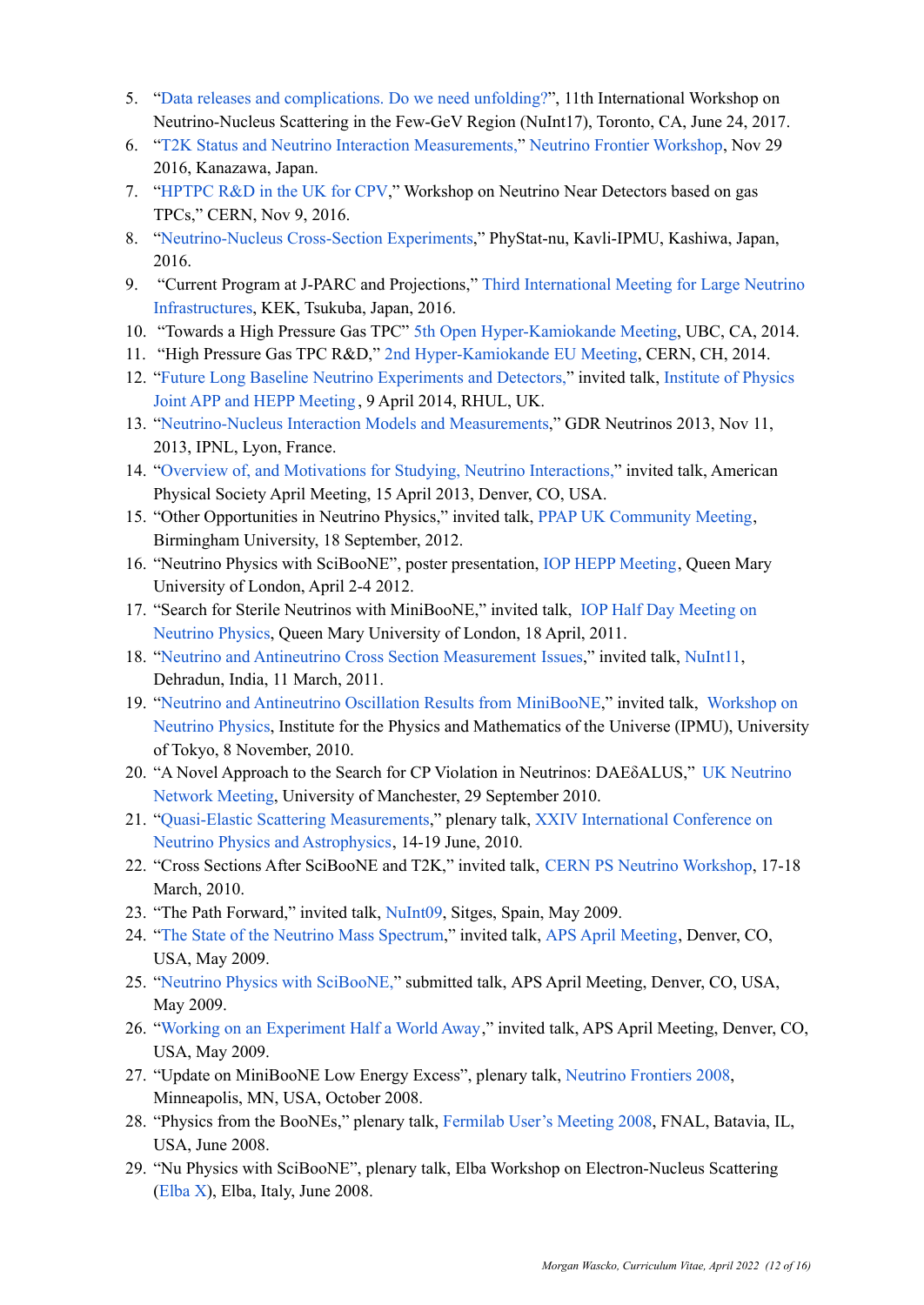- 30. "Nu Physics with SciBooNE", XXIII International Conference on Neutrino Physics and Astrophysics ([Neutrino2008\)](http://www2.phys.canterbury.ac.nz/~jaa53/), Christchurch, NZ, May 2008.
- 31. "Update on [MiniBooNE](https://www-boone.fnal.gov/slides-talks/conf-talk/wascko/wascko_bene07_20071029.pdf) Neutrino Oscillation Result", Beams for European Neutrino Experiments Meeting [\(BENE](http://care07.web.cern.ch/CARE07/Index.htm) 07), CERN, Geneva, CH, Oct 2007.
- 32. "First Data from SciBooNE", European Physical Society Conference on High Energy Physics (EPS [HEP](http://www.hep.man.ac.uk/HEP2007/) 07), Manchester, UK, Jul. 2007.
- 33. "First Oscillation Results from MiniBooNE", 13<sup>th</sup> International Symposium on Particles, Strings and Cosmology ([PASCOS'07\)](http://www.pascos07.org/), Imperial College, Jul. 2007.
- 34. "Searching for New Physics In Neutrino Experiments", plenary talk, Aspen Winter [Conference](http://conferences.fnal.gov/aspen07/) [2007,](http://conferences.fnal.gov/aspen07/) Aspen CO, Jan. 2007.
- 35. "First Look At MiniBooNE Antineutrino Data", plenary talk, [Neutrino](http://proj-cngs.web.cern.ch/proj-cngs/NBI2006/NBI2006.html) Beams and [Instrumentation](http://proj-cngs.web.cern.ch/proj-cngs/NBI2006/NBI2006.html) Workshop, CERN, Sep 2006.
- 36. "Neutrino Cross Section Experiments," plenary talk, [NuFact06](http://nufact06.physics.uci.edu/) Workshop, Irvine, CA, Aug 2006.
- 37. "Antineutrino [Measurements](http://www.panic05.lanl.gov/abstracts/570/wascko_570_panic05_20051024.pdf) with MiniBooNE," parallel talk, [PANIC05](http://www.panic05.lanl.gov/), Santa Fe, NM, October, 2005.
- 38. "Antineutrino Measurements with MiniBooNE," plenary talk, [NuInt05](http://fphy.hep.okayama-u.ac.jp/NuInt05/) Workshop, Okayama, Japan, September, 2005.
- 39. "MiniBooNE CC1 $\pi$ <sup>+</sup>/CCQE Cross Section Ratio," plenary talk, [NuInt05](http://fphy.hep.okayama-u.ac.jp/NuInt05/) Workshop, Okayama, Japan, September, 2005.
- 40. "Antineutrino Measurements with MiniBooNE," parallel talk, [NuFact05](http://www.lnf.infn.it/conference/2005/nufact05/) Workshop, Frascati, Italy, June, 2005.
- 41. "Measuring CC1π <sup>+</sup> Events in MiniBooNE," DNP [2004,](http://www.aps.org/meetings/baps/dnp04.cfm) Chicago, IL, October, 2004.
- 42. "Measuring Charged-Current  $CC1\pi$ <sup>+</sup> Interactions in MiniBooNE," DPF [2004](http://dpf2004.ucr.edu/), Riverside, CA, August, 2004.
- 43. "The Latest from MiniBooNE," plenary talk, The Tevatron Connection Symposium, FNAL, August, 2004.
- 44. "Quo Vadis, [MiniBooNE?"](https://www-boone.fnal.gov/slides-talks/other-talk/wascko/wascko_users_2004.pdf) plenary talk, [Fermilab](http://www.fnal.gov/orgs/fermilab_users_org/users_mtg/2004/users_2004.html) Users Meeting 2004, FNAL, May, 2004.
- 45. "Short-baseline Accelerator Neutrinos," plenary talk, Aspen Winter Conf. 2004, Aspen, CO, January, 2004.
- 46. "Neutrino Physics with FINeSSE," invited talk, CIPANP 2003, NY, NY, May, 2003.
- 47. "MiniBooNE: Up and Running," plenary talk, Neutrinos and [Implications](http://insti.physics.sunysb.edu/ITP/conf/neutrino.html) for Physics Beyond the [Standard](http://insti.physics.sunysb.edu/ITP/conf/neutrino.html) Model, Stony Brook, NY, 11 October, 2002.
- 48. "MiniBooNE Update," plenary talk, XVI Rencontre de Physique, LaThuile, Italy, 5 March, 2002.
- 49. "Results from Milagrito on TeV Emission from AGN," [American](http://www.aps.org/meetings/baps/4cf99.cfm) Physical Society Four Corners [Sectional](http://www.aps.org/meetings/baps/4cf99.cfm) Meeting, Tucson, AZ, 1 October, 1999
- 50. "Study of The Shadow of the Moon and Sun in VHE Cosmic Rays," 26th ICRC, Salt Lake City, UT, USA, August, 1999.
- 51. "First Results from Milagrito," UNM/LANL Astrophysics Symposium, Albuquerque, NM, USA, 30 April, 1999.
- 52. "First Results from Milagrito," American [Astronomical](http://aas.org/archives/BAAS/v30n4/aas193/SL.htm) Society Meeting #193, Austin, TX, USA, January, 1999.
- 53. "Study of the Shadow of the Moon with Milagro," IGPP Annual Meeting, Los Alamos, NM, USA, September 1998.
- 54. "The Milagro Gamma Ray Observatory," [American](http://ftp.aps.org/publications/apsnews/199806/annualmeeting.cfm) Physical Society Four Corners Sectional [Meeting,](http://ftp.aps.org/publications/apsnews/199806/annualmeeting.cfm) Albuquerque, NM, 4 April, 1998, Note: Won APS Prize for Best Student Presentation.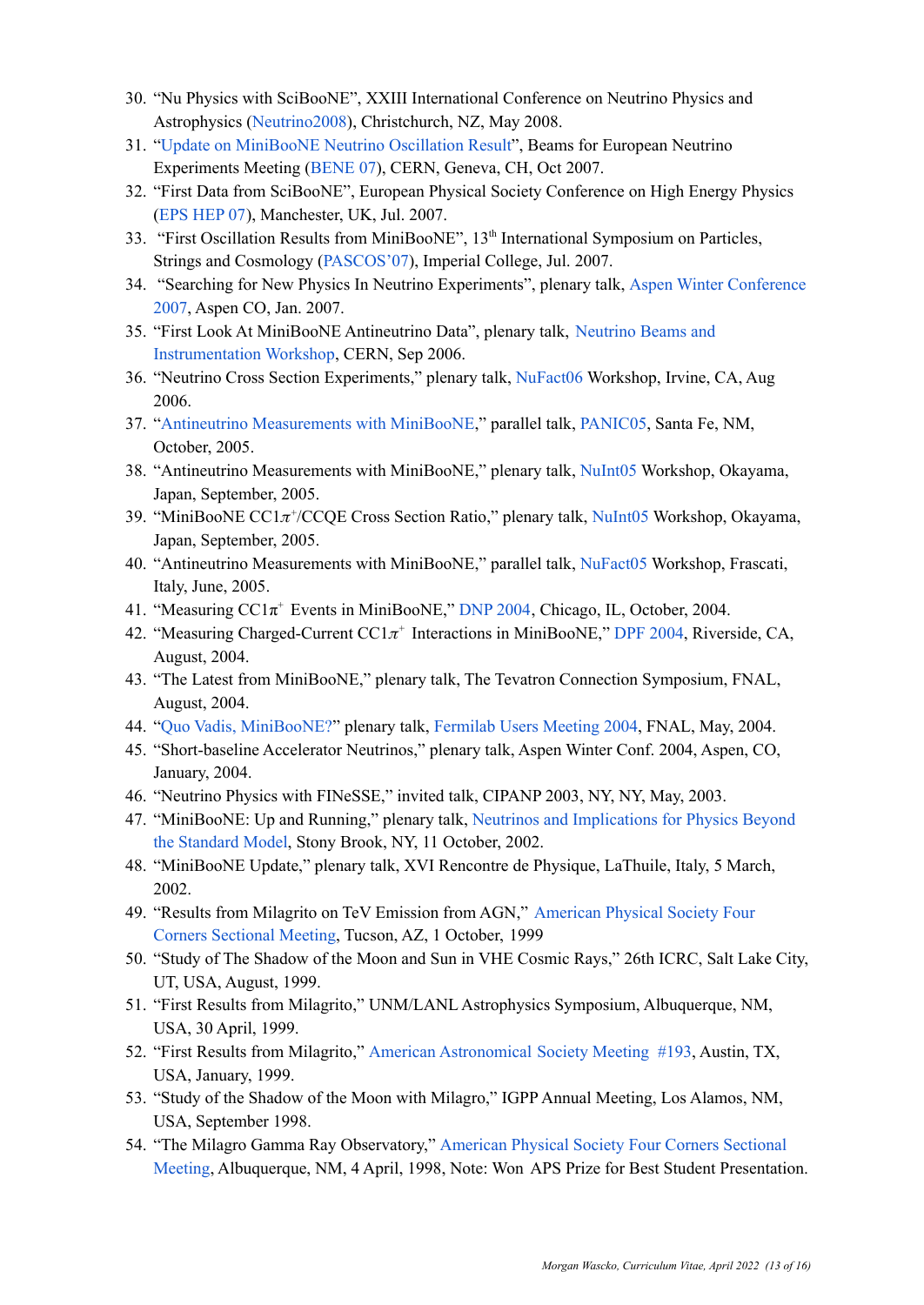# *Colloquia and Seminars*

- 1. "The search for CP violation by [neutrinos,](https://www.dropbox.com/s/t62kbli1lejussp/wascko_20211111.pdf?dl=0)" Oxford Particle Physics Seminar, Nov 11, 2021.
- 2. "[Searching](https://youtu.be/qUNQenpTrwY) for new physics with ghost particles" Imperial College Inaugural Lecture, May 26 2021.
- 3. "Using Neutrino Oscillation to Study the [Matter/Antimatter](http://www.hep.ph.ic.ac.uk/~wascko/talks/wascko_20180426.pdf) Asymmetry of the Universe" Physics Colloquium University of Lancaster, May 2018.
- 4. "Neutrino [Interaction](https://www.dropbox.com/s/heggmqrqcc09nbd/wascko_20161020.pdf?dl=0) Studies and Issues at T2K," Particle and Nuclear Theory Seminar, J-PARC, Oct 20, 2016.
- 5. "Using Neutrino Oscillation to Study the [Matter/Antimatter](https://www.physics.uci.edu/seminar/special-seminar-using-neutrino-oscillation-study-matterantimatter-asymmetry-universe) Asymmetry of the Universe" Special Seminar at University of California, Irvine, Feb 2016.
- 6. "Neutrino [Scattering](http://theory.fnal.gov/jetp/talks/wascko_20141107.pdf) Results From T2K," Joint Theoretical and Experimental Seminar (Wine and Cheese Seminar), FNAL, 7 November, 2014.
- 7. "Using Neutrino Oscillation to Study the Matter-Antimatter Asymmetry of the Universe," Physics [Colloquium,](http://physics.uchicago.edu/events/colloquia/2012_13/spring13.html) University of Chicago, 6 Jun 2013.
- 8. "Search for Sterile Antineutrinos with Δm <sup>2</sup>~1eV <sup>2</sup> with SciBooNE and MiniBooNE," HEP Seminar, University of Birmingham, 16 Jan 2013.
- 9. "Search for Sterile Neutrinos with  $\Delta m^2 \sim 1$ eV<sup>2</sup> with SciBooNE and MiniBooNE," LHEP Seminar, University of Bern, 14 March 2012.
- 10. "First Nue Appearance Results from T2K," HEP Seminar, University College London, 17 Feb 2012.
- 11. "Search for Sterile Neutrinos with Δm<sup>2</sup>~1eV<sup>2</sup> with SciBooNE and MiniBooNE," HEP Seminar, Queen Mary University of London, 21 Oct 2011.
- 12. "Search for Sterile Neutrinos with Δm<sup>2</sup>~1eV<sup>2</sup> with SciBooNE and MiniBooNE," HEP Seminar, Royal Holloway University of London, 12 Oct 2011.
- 13. "First Nue Appearance Results from T2K," Particle Physics Seminar, Nevis Labs, Columbia University, 15 Jun 2011.
- 14. "Search for Sterile Neutrinos with Δm<sup>2</sup>~1eV<sup>2</sup> with SciBooNE and MiniBooNE," HEP Seminar, Imperial College London, 1 June 2011.
- 15. "First Nue Appearance Results from T2K," Particle Physics Seminar, Caltech, 25 April 2011.
- 16. "A Novel Approach to the Search for CP Violation in Neutrinos: DAEδALUS," Particle Physics Seminar, University of Sheffield, 12 January 2011.
- 17. "Using Neutrino Oscillation to Study the Matter-Antimatter Asymmetry of the Universe," Physics Colloquium, [Northeastern](http://www.physics.neu.edu/feeds/MoreEvents.php) University, 29 Nov 2010.
- 18. "Quasi-Elastic Scattering [Measurements](http://minerva-docdb.fnal.gov/cgi-bin/ShowDocument?docid=5377)," FNAL PPD/Neutrino Department Seminar, Fermilab, 16 September, 2010.
- 19. "A Novel Approach to the Search for CP Violation in Neutrinos: DAEδALUS," Seminar, Cockcroft Institute for Accelerator Research, 10 June 2010.
- 20. "Measurements of Neutral Current Neutral Pion Production by Neutrinos with SciBooNE," HEP Seminar, Imperial College London, 9 June 2010.
- 21. "Measurements of Neutral Current Neutral Pion Production by Neutrinos with SciBooNE," PPD Seminar, Rutherford Appleton Lab, 26 May 2010.
- 22. "Measurements of Neutral Current Neutral Pion Production by Neutrinos with SciBooNE," High Energy Physics [Seminar,](http://www.physics.brown.edu/HET/seminars/bapc/2010-03-01.txt) Tufts University, 8 Mar 2010.
- 23. "[Measurements](http://physics.bu.edu/events/show/602) of Neutral Current Neutral Pion Production by Neutrinos with SciBooNE," High Energy [Experimental](http://physics.bu.edu/events/series/7) Seminar, Boston University, 5 Mar 2010.
- 24. "The Hunt For the Last Neutrino Mixing Angle," Physics Colloquium, [Northeastern](http://www.physics.neu.edu/feeds/MoreEvents.php) University, 18 Feb 2010.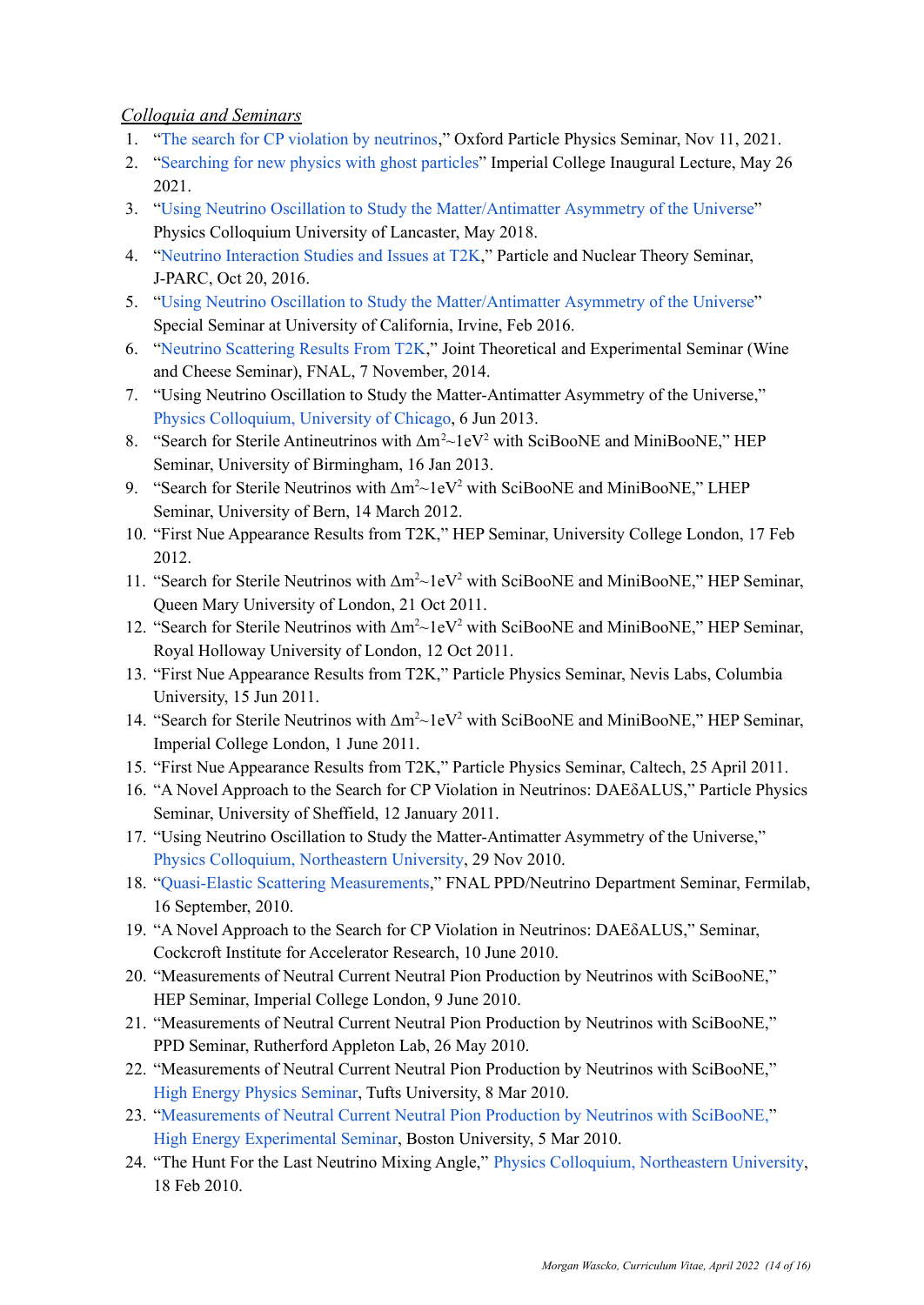- 25. "Measurements of Neutral Current Neutral Pion Production by Neutrinos with SciBooNE," Nuclear Physics Seminar, University of Kentucky, 11 Feb 2010.
- 26. "Measurements of Neutral Current Neutral Pion Production by Neutrinos with SciBooNE," High Energy [Experimental](http://www.physics.rutgers.edu/hex/seminars/) Seminar, Rutgers University, 2 Feb 2010.
- 27. "Measurements of Neutral Current Neutral Pion Production by Neutrinos with SciBooNE," HEP Seminar, [University](http://www.hep.ucl.ac.uk/seminars/2010_1.php) College London, 22 Jan 2010.
- 28. "[Measurements](http://talks.cam.ac.uk/talk/index/22482) of Neutral Current Neutral Pion Production by Neutrinos with SciBooNE," HEP Seminar, Cambridge University, 19 Jan 2010.
- 29. "Searching for New Physics with the Fermilab Booster Neutrino Beam," HEP Seminar, University of Maryland, 14 Oct 2009.
- 30. "The Hunt For the Last [Neutrino](http://agenda.hep.wisc.edu/getFile.py/access?contribId=9&resId=0&materialId=slides&confId=260) Mixing Angle," Physics [Colloquium](http://www.physics.wisc.edu/twap/view.php?id=1528&name=PDC), University of Wisconsin, 4 Sep 2009.
- 31. "Neutrino Physics with SciBooNE and T2K," High Energy Physics Seminar, [Columbia](http://www.columbia.edu/cu/physics/pdf-files/ParticleSeminar2009Wascko.pdf) [University,](http://www.columbia.edu/cu/physics/pdf-files/ParticleSeminar2009Wascko.pdf) 10 Mar 2009.
- 32. "Neutrino Physics with SciBooNE and Beyond," High Energy Physics Seminar, Yale University, 16 Feb 2009.
- 33. "Search For Charged Current Coherent Pion [Production](http://www.ep.ph.bham.ac.uk/general/seminars/slides/morgan-wascko-031208.pdf) at SciBooNE," Particle [Physics](http://www.ep.ph.bham.ac.uk/general/seminars/abstracts/wascko.html) Seminar, University of [Birmingham,](http://www.ep.ph.bham.ac.uk/general/seminars/abstracts/wascko.html) 3 Dec 2008.
- 34. "First Neutrino Oscillation Results From MiniBooNE," EPP [Seminar](http://www.ph.ed.ac.uk/~vjm/Seminars/Edinburgh-PPE-Seminars.html), University of Edinburgh, 14 Dec 2007.
- 35. "First Neutrino Oscillation Results From MiniBooNE," PPE [Seminar](http://www.gla.ac.uk/physics/ppe/seminars/martinmasterm2007-2008/), University of Glasgow, 13 Dec 2007.
- 36. "Neutrino Physics with SciBooNE,'' LNS Lunchtime Seminar, Massachusetts Institute of Technology, 4 Dec 2007.
- 37. "First Neutrino Oscillation Results From MiniBooNE," HEP Seminar, University of Liverpool, 15 Nov 2007.
- 38. "First Neutrino Oscillation Results From MiniBooNE," Particle Physics and Particle Astrophysics Seminar, University of Sheffield, 14 Nov 2007.
- 39. "First Neutrino Oscillation Results From MiniBooNE," HEP Seminar, Sapienza Università di Roma, 9 Nov 2007.
- 40. "First Neutrino Oscillation Results From MiniBooNE," HEP Seminar, Rutherford Appleton Laboratory, 16 May 2007.
- 41. "First Neutrino Oscillation Results From MiniBooNE," HEP Seminar, University College London, 11 May 2007.
- 42. "First Neutrino Oscillation Results From MiniBooNE," HEP Seminar, University of Warwick, 10 May 2007.
- 43. "First Neutrino Oscillation Results From MiniBooNE," HEP Seminar, Oxford University, 8 May 2007.
- 44. "First Neutrino Oscillation Results From MiniBooNE," Physics Department Colloquium, Cal State Long Beach, 30 April 2007.
- 45. "First Neutrino Oscillation Results From MiniBooNE," Physics Research Conference, Caltech, 26 April 2007.
- 46. "First Neutrino Oscillation Results From MiniBooNE," HEP Bohr Lunch Seminar, University of Manchester, 13 April 2007.
- 47. "First Neutrino Oscillation Results From MiniBooNE," HEP Seminar, Imperial College, 12 April 2007.
- 48. "Low Energy Neutrino Physics with SciBooNE: A New Experiment at Fermilab," UTeV Seminar, Fermilab, 7 July 2006.